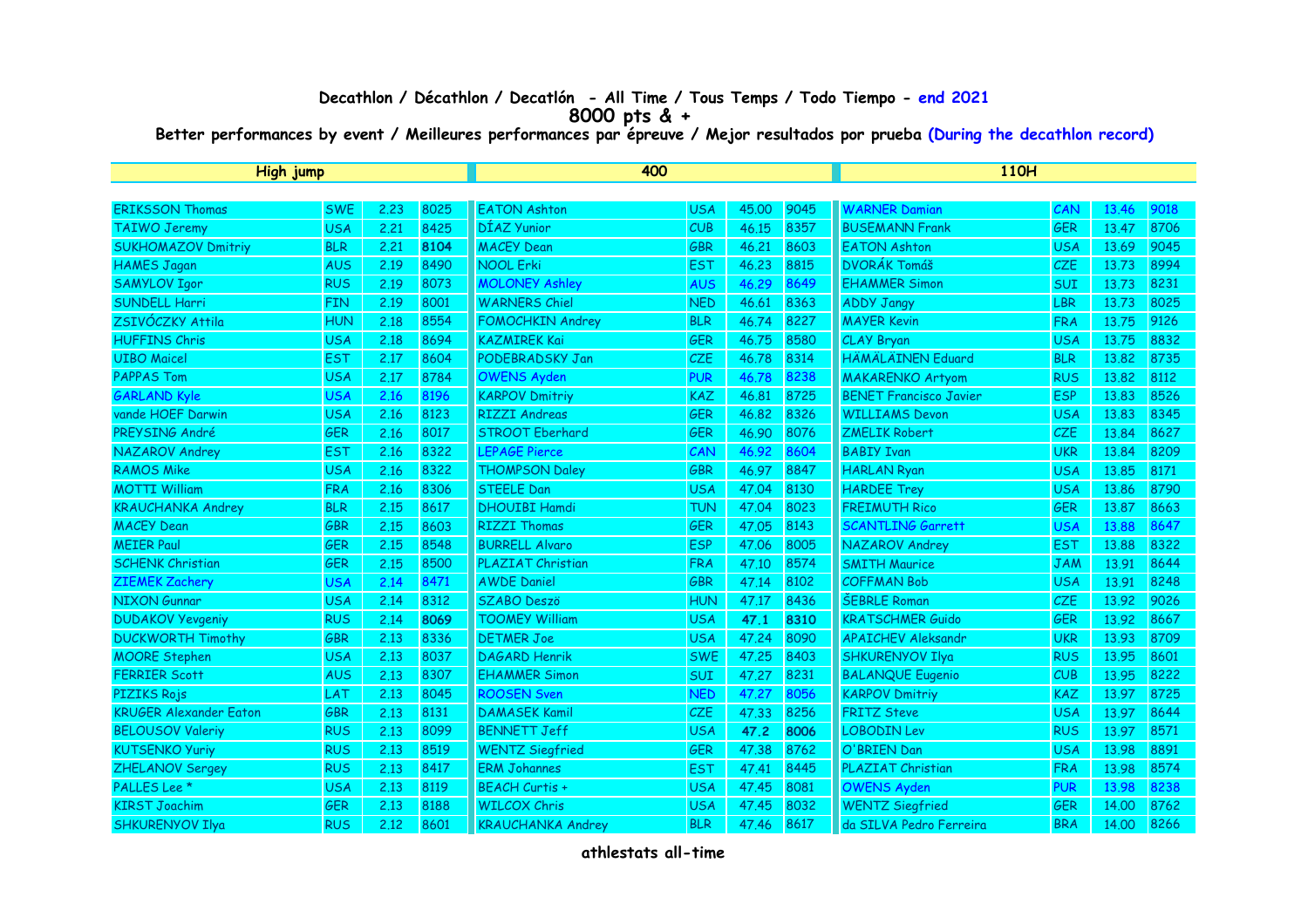| <b>DROZDOV Aleksey</b>      | <b>RUS</b> | 2.12 | 8475 | <b>WILLIAMS Harrison</b>      | <b>USA</b> | 47.46 | 8439 | dos SANTOS Felipe            | <b>BRA</b> | 14.01 | 8364 |
|-----------------------------|------------|------|------|-------------------------------|------------|-------|------|------------------------------|------------|-------|------|
| <b>BERNARD Claston</b>      | <b>JAM</b> | 2.12 | 8225 | NIKLAUS Stephan               | <b>SUI</b> | 47.47 | 8334 | <b>HERNU Laurent</b>         | <b>FRA</b> | 14.01 | 8280 |
| <b>ŠEBRLE Roman</b>         | <b>CZE</b> | 2.12 | 9026 | <b>WARNER Damian</b>          | CAN        | 47.48 | 9018 | <b>HUFFINS Chris</b>         | <b>USA</b> | 14.02 | 8694 |
| <b>KOLPAKOV Vitaliy</b>     | <b>UKR</b> | 2.12 | 8297 | <b>SMITH Maurice</b>          | <b>JAM</b> | 47.48 | 8644 | <b>SIMMONS Solomon</b>       | <b>USA</b> | 14.02 | 8227 |
| <b>BLOCKBURGER Sheldon</b>  | USA        | 2.12 | 8296 | <b>JENNER Bruce</b>           | <b>USA</b> | 47.51 | 8634 | vande HOEF Darwin            | <b>USA</b> | 14.03 | 8123 |
| <b>LONG Aric</b>            | USA        | 2.12 | 8237 | <b>KELLERMAYER Gernot</b>     | AUT        | 47.56 | 8320 | RAHNU Kristjan               | <b>EST</b> | 14.04 | 8526 |
| PENALVER Antonio            | <b>ESP</b> | 2.12 | 8478 | <b>WOODING Jim</b>            | <b>USA</b> | 47.62 | 8054 | <b>KRAUCHANKA Andrey</b>     | <b>BLR</b> | 14.05 | 8617 |
| <b>AVILOV Nikolay</b>       | <b>UKR</b> | 2.12 | 8466 | <b>HÄMÄLÄINEN Eduard</b>      | <b>BLR</b> | 47.63 | 8735 | <b>HINGSEN Jurgen</b>        | <b>GER</b> | 14.07 | 8832 |
| <b>MOLONEY Ashley</b>       | <b>AUS</b> | 2.11 | 8649 | SUÁREZ Leonel                 | CUB        | 47.65 | 8654 | <b>ABELE Arthur</b>          | GER        | 14.07 | 8605 |
| <b>DUBLER Cedric</b>        | <b>AUS</b> | 2.11 | 8367 | <b>WINTER Peter</b>           | <b>AUS</b> | 47.65 | 8084 | GARCÍA Yordanis              | CUB        | 14.07 | 8496 |
| <b>STAUSS René</b>          | <b>GER</b> | 2.11 | 8009 | <b>SCHRADER Michael</b>       | <b>GER</b> | 47.66 | 8670 | <b>HAMES Jagan</b>           | <b>AUS</b> | 14.07 | 8490 |
| <b>JUANTORENA Alberto</b>   | CUB        | 2.11 | 8042 | <b>MAGNUSSON Jon Arnar</b>    | <b>ISL</b> | 47.66 | 8573 | <b>MOLONEY Ashley</b>        | <b>AUS</b> | 14.08 | 8649 |
| <b>HÄMÄLÄINEN Eduard</b>    | <b>BLR</b> | 2.11 | 8735 | <b>MEIER Paul</b>             | GER        | 47.73 | 8548 | <b>CHININ Carlos Eduardo</b> | <b>BRA</b> | 14.08 | 8393 |
| <b>BRIGHT Tim</b>           | USA        | 2.11 | 8340 | <b>DUDAŠ Mihail</b>           | <b>SRB</b> | 47.73 | 8275 | <b>GOLUBOVIC Daniel</b>      | <b>AUS</b> | 14.09 | 8336 |
| <b>OVSYANNIKOV Yevgeniy</b> | <b>KAZ</b> | 2.11 | 8114 | SCHÄPERKÖTTER Jens-Peter      | <b>GER</b> | 47.74 | 8235 | <b>FLOOD Jack</b>            | <b>USA</b> | 14.09 | 8038 |
| <b>BRANHAM Chris</b>        | <b>USA</b> | 2.11 | 8159 | <b>VIAL Pierre Alexandre</b>  | <b>FRA</b> | 47.74 | 8070 | <b>SAMUELSSON Frederik</b>   | <b>SWE</b> | 14.10 | 8172 |
| <b>SHMAKOV Vladimir</b>     | <b>RUS</b> | 2.11 | 8023 | <b>PIRINI Douglas</b>         | <b>NZL</b> | 47.75 | 8115 | JARAMILLO Georni             | <b>VEN</b> | 14.10 | 8048 |
| <b>TILGA Karel</b>          | <b>EST</b> | 2.10 | 8484 | <b>MALAKHOVSKIS Richardas</b> | <b>LTU</b> | 47.77 | 8437 | <b>NEUGEBAUEUR Michael</b>   | <b>GER</b> | 14.11 | 8112 |
| <b>VEITH Hunter</b>         | <b>USA</b> | 2.10 | 8046 | <b>ABDUR-RAHIM Mustafa</b>    | <b>USA</b> | 47.77 | 8175 | <b>KELLERMAYER Gernot</b>    | <b>AUT</b> | 14.12 | 8320 |
| <b>KAZMIREK Kai</b>         | <b>GER</b> | 2.10 | 8580 | <b>ŠEBRLE Roman</b>           | CZE        | 47.79 | 9026 | <b>ARNOLD Jake</b>           | <b>USA</b> | 14.12 | 8253 |
| <b>BOURRADA Larbi</b>       | <b>ALG</b> | 2.10 | 8521 | <b>BASTIEN Steven</b>         | <b>USA</b> | 47.79 | 8485 | NAKAMURA Akihiko             | <b>JPN</b> | 14.12 | 8180 |
| <b>GARCÍA Yordanis</b>      | CUB        | 2.10 | 8496 | <b>MINAH Jacob</b>            | GER        | 47.79 | 8099 | <b>MUDERS Wolfgang</b>       | GER        | 14.12 | 8065 |
| <b>TURI Indrek</b>          | <b>EST</b> | 2.10 | 8122 | <b>WIESE Ronald</b>           | GER        | 47.81 | 8053 | <b>PAPPAS Tom</b>            | <b>USA</b> | 14.13 | 8784 |
| <b>HÖIBY Trond</b>          | <b>NOR</b> | 2.10 | 8085 | NAKAMURA Akihiko              | <b>JPN</b> | 47.82 | 8180 | <b>VOSS Torsten</b>          | GER        | 14.13 | 8680 |
| <b>CHMARA Sebastian</b>     | POL        | 2.10 | 8566 | <b>KOLPAKOV Vitaliy</b>       | <b>UKR</b> | 47.83 | 8297 | <b>UREÑA Jorge</b>           | <b>ESP</b> | 14.13 | 8322 |
| <b>BARKER Ricky</b>         | <b>USA</b> | 2.10 | 8404 | <b>DUBLER Cedric</b>          | <b>AUS</b> | 47.84 | 8367 | <b>WILBOURN Shawn</b>        | <b>USA</b> | 14.13 | 8268 |
| <b>BROPHY Brian</b>         | <b>USA</b> | 2.10 | 8276 | <b>YANG Chuan-kwang</b>       | <b>TPE</b> | 47.7  | 8010 | <b>FUCCI Drew</b>            | <b>USA</b> | 14.13 | 8227 |
| <b>OLIVER Muhammad</b>      | <b>USA</b> | 2.10 | 8087 | <b>KASYANOV Alexey II</b>     | <b>UKR</b> | 47.85 | 8479 | POGORELOV Aleksandr x        | <b>RUS</b> | 14.14 | 8429 |
| <b>PLAZIAT Christian</b>    | <b>FRA</b> | 2.10 | 8574 | <b>DREWS Stefan</b>           | <b>GER</b> | 47.86 | 8233 | <b>DUANY Raul</b>            | CUB        | 13.9  | 8252 |
| <b>VOSS Torsten</b>         | <b>GER</b> | 2.10 | 8680 | <b>HÄBERLE Hans-Joachim</b>   | <b>GER</b> | 47.86 | 8020 | <b>RIETVELD Pelle</b>        | <b>NED</b> | 14.14 | 8204 |
| <b>BABIY Ivan</b>           | <b>UKR</b> | 2.10 | 8209 | HALLMANN Christopher          | <b>GER</b> | 47.87 | 8045 | <b>BRANHAM Chris</b>         | <b>USA</b> | 14.14 | 8159 |
| da SILVA Pedro Ferreira     | <b>BRA</b> | 2.10 | 8266 | <b>BLOMSTRAND Staffan</b>     | <b>SWE</b> | 47.89 | 8107 | <b>STEELE Darrin</b>         | <b>USA</b> | 13.9  | 8129 |
| <b>LESNIEWICZ Janusz</b>    | <b>POL</b> | 2.10 | 8019 | <b>BECHMANN Andreas</b>       | <b>GER</b> | 47.90 | 8142 | <b>BARROILHET Gonzalo</b>    | <b>CHI</b> | 14.14 | 8065 |
| <b>DEGTYARYOV Grigoriy</b>  | <b>RUS</b> | 2.10 | 8698 | <b>SKOWRONEK Ryszard</b>      | POL        | 47.91 | 8229 | SUÁREZ Leonel                | CUB        | 14.15 | 8654 |
| <b>ANDERSON Mark</b>        | <b>USA</b> | 2.10 | 8267 | <b>EHRHARDT Tim</b>           | <b>USA</b> | 47.91 | 8066 | <b>BOURRADA Larbi</b>        | ALG        | 14.15 | 8521 |
| <b>MÜLLER Eckhart</b>       | <b>GER</b> | 2.10 | 8056 | <b>ENAHORO Ituah</b>          | <b>GER</b> | 47.91 | 8048 | <b>ABDUR-RAHIM Mustafa</b>   | <b>USA</b> | 14.15 | 8175 |
| ZEILBAUER Josef             | AUT        | 2.10 | 8219 | <b>FAHNER Thomas</b>          | GER        | 47.94 | 8362 | <b>KÜRTÖSI Zsolt</b>         | <b>HUN</b> | 14.15 | 8149 |
| van der PLAETSEN Thomas     | <b>BEL</b> | 2.09 | 8430 | <b>VOSS Torsten</b>           | <b>GER</b> | 47.96 | 8680 | <b>BEHRENBRUCH Pascal</b>    | <b>GER</b> | 14.16 | 8558 |
| <b>ANDREYEV Leonid</b>      | <b>UZB</b> | 2.09 | 8250 | <b>KASEARU Margus</b>         | <b>EST</b> | 47.96 | 8077 | <b>SINTNICOLAAS Eelco</b>    | <b>NED</b> | 14.16 | 8539 |
| ADJETEY-NELSON Jamie        | CAN        | 2.09 | 8239 | <b>HARRIS Stephen</b>         | <b>USA</b> | 47.96 | 8061 | <b>MACZEY Mike</b>           | <b>GER</b> | 14.16 | 8461 |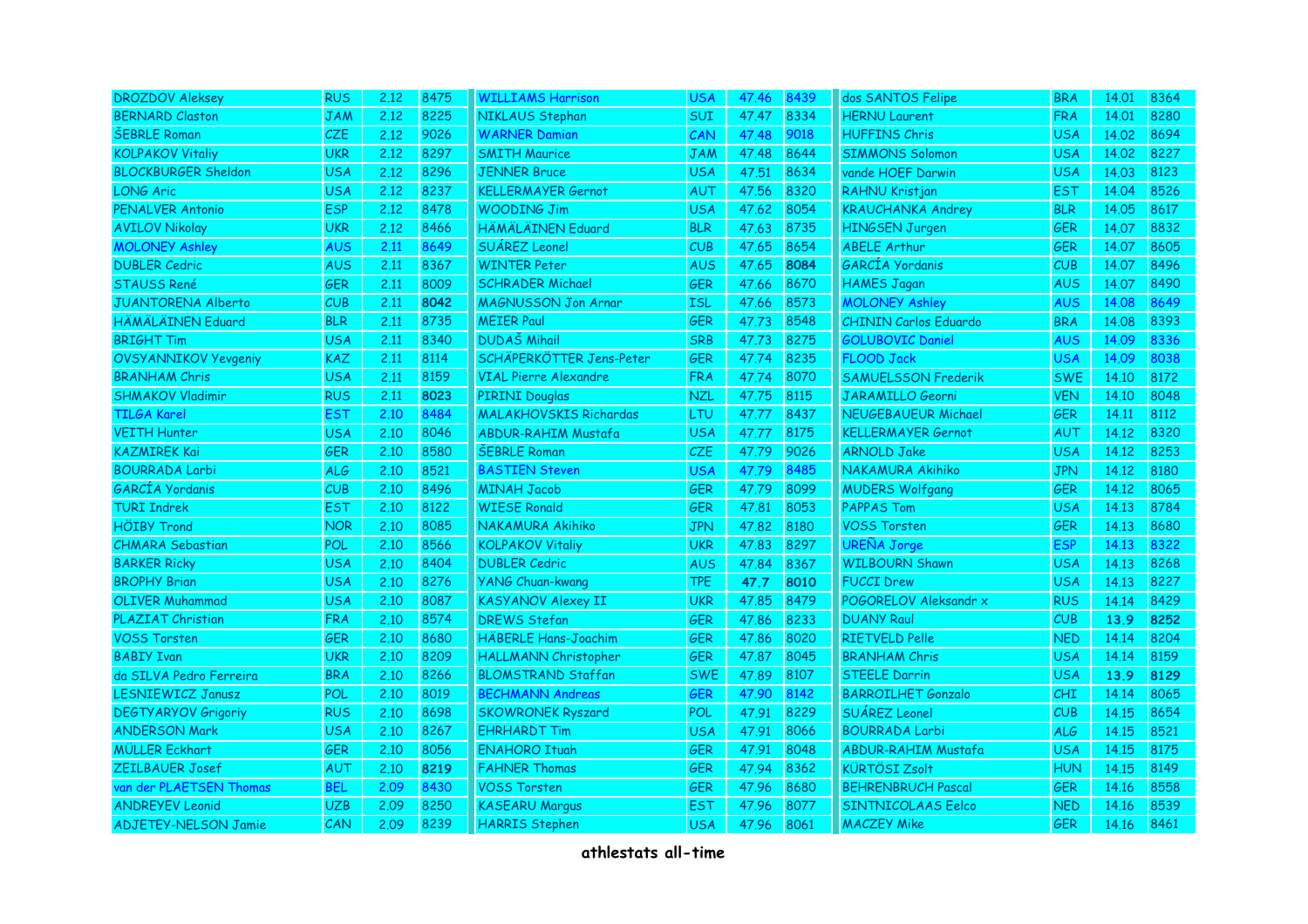| SUÁREZ Leonel                 | CUB        | 2.09 | 8654 | <b>PIHL Raimo</b>             | <b>SWE</b> | 47.97 | 8217 | <b>BRIGHT Tim</b>              | <b>USA</b> | 14.16 | 8340 |
|-------------------------------|------------|------|------|-------------------------------|------------|-------|------|--------------------------------|------------|-------|------|
| POGORELOV Aleksandr x         | <b>RUS</b> | 2.09 | 8429 | <b>BOURRADA Larbi</b>         | ALG        | 47.98 | 8521 | <b>JOHNSON Dave S</b>          | <b>USA</b> | 14.17 | 8705 |
| <b>KARPOV Dmitriy</b>         | <b>KAZ</b> | 2.09 | 8725 | <b>BALANQUE Eugenio</b>       | CUB        | 47.99 | 8222 | <b>COERTZEN Willem</b>         | <b>RSA</b> | 14.17 | 8398 |
| <b>BOULINEAU Wilfrid</b>      | <b>FRA</b> | 2.09 | 8312 | <b>UREÑA Jorge</b>            | <b>ESP</b> | 48.00 | 8322 | de ARAÚJO Luiz Alberto         | <b>BRA</b> | 14.17 | 8315 |
| <b>RODGERS Trafton</b>        | <b>USA</b> | 2.09 | 8128 | dos SANTOS Felipe             | <b>BRA</b> | 48.01 | 8364 | <b>BERNARD Claston</b>         | <b>JAM</b> | 14.17 | 8225 |
| <b>KASEORG Indrek</b>         | <b>EST</b> | 2.09 | 8179 | <b>FILIP Scott</b>            | <b>USA</b> | 48.01 | 8094 | <b>BERTOCCHI Massimo</b>       | CAN        | 14.17 | 8014 |
| <b>EKBERG Sten</b>            | <b>SWE</b> | 2.09 | 8246 | <b>BRUGGER Mathias</b>        | <b>GER</b> | 48.02 | 8304 | <b>BLONDEL Alain</b>           | <b>FRA</b> | 14.18 | 8453 |
| <b>MALAKHOVSKIS Richardas</b> | <b>LTU</b> | 2.09 | 8437 | <b>MIKHAN Eduard</b>          | <b>BLR</b> | 48.02 | 8152 | <b>KAUKIS Tõnu</b>             | <b>EST</b> | 14.18 | 8151 |
| <b>CONNOLLY Jim</b>           | <b>USA</b> | 2.09 | 8121 | <b>KRATSCHMER Guido</b>       | <b>GER</b> | 48.04 | 8667 | <b>HELCELET Adam Sebastian</b> | CZE        | 14.19 | 8335 |
| <b>WENTZ Siegfried</b>        | <b>GER</b> | 2.09 | 8762 | <b>BENDLIN Kurt</b>           | <b>GER</b> | 47.9  | 8235 | <b>SMITH Chad</b>              | <b>USA</b> | 14.19 | 8133 |
| <b>CRIST John</b>             | <b>USA</b> | 2.09 | 8121 | <b>HINGSEN Jurgen</b>         | <b>GER</b> | 48.05 | 8832 | <b>SCHMID Stefan</b>           | <b>GER</b> | 14.20 | 8485 |
| <b>BASTIEN Steven</b>         | <b>USA</b> | 2.08 | 8485 | <b>STEELE Darrin</b>          | <b>USA</b> | 48.06 | 8129 | <b>FERRIER Scott</b>           | <b>AUS</b> | 14.20 | 8307 |
| <b>FLOOD Jack</b>             | <b>USA</b> | 2.08 | 8038 | <b>DVORÁK Tomáš</b>           | CZE        | 48.08 | 8994 | <b>LUKYANENKO Artem</b>        | <b>RUS</b> | 14.21 | 8177 |
| <b>ROLNIN Basile</b>          | <b>FRA</b> | 2.08 | 8205 | <b>KÜLVET Valter</b>          | <b>EST</b> | 48.08 | 8506 | <b>BARRAS Romain</b>           | <b>FRA</b> | 14.22 | 8453 |
| <b>HUTTERER Dennis</b>        | <b>GER</b> | 2.08 | 8032 | ROSENBERG Kristjan            | <b>EST</b> | 48.09 | 8298 | <b>TAIWO Jeremy</b>            | <b>USA</b> | 14,22 | 8425 |
| <b>TONNESEN Pau</b>           | <b>ESP</b> | 2.08 | 8247 | <b>BENET Francisco Javier</b> | <b>ESP</b> | 48.10 | 8526 | RAJA Andres                    | <b>EST</b> | 14.22 | 8119 |
| <b>SOSSAH Mateo</b>           | <b>FRA</b> | 2.08 | 8044 | <b>HARDEE Trey</b>            | <b>USA</b> | 48.13 | 8790 | <b>BARKER Ricky</b>            | <b>USA</b> | 14.23 | 8404 |
| CLAY Bryan                    | <b>USA</b> | 2.08 | 8832 | ZSIVÓCZKY Attila              | <b>HUN</b> | 48.13 | 8554 | QUÉRIN Gaël                    | <b>FRA</b> | 14.23 | 8194 |
| <b>FUCCI Drew</b>             | <b>USA</b> | 2.08 | 8227 | <b>WILLIAMS Devon</b>         | <b>USA</b> | 48.14 | 8345 | PRECIADO Andy                  | ECU        | 14.23 | 8004 |
| <b>MATSANOV Igor</b>          | <b>BLR</b> | 2.08 | 8105 | de ARAÚJO Luiz Alberto        | <b>BRA</b> | 48.14 | 8315 | <b>MAGNUSSON Jon Arnar</b>     | <b>ISL</b> | 14.24 | 8573 |
| <b>HUFF Derek</b>             | <b>USA</b> | 2.08 | 8126 | <b>GAZYURA Anatoliy</b>       | <b>UKR</b> | 48.0  | 8245 | <b>BASTIEN Steven</b>          | <b>USA</b> | 14.24 | 8485 |
| PUPCHONOK Igor                | <b>KAZ</b> | 2.08 | 8022 | <b>ROMANIUK Mikhail</b>       | <b>UKR</b> | 48.0  | 8212 | <b>DAGARD Henrik</b>           | <b>SWE</b> | 14.24 | 8403 |
| <b>AFANASYEV Nikolay</b>      | <b>UKR</b> | 2.08 | 8090 | <b>SALURI Karl-Robert</b>     | <b>EST</b> | 48.14 | 8137 | <b>BRUGGER Mathias</b>         | <b>GER</b> | 14.24 | 8304 |
| PODMARYOV Vadim               | <b>UZB</b> | 2.08 | 8366 | <b>MÜLLER Frank</b>           | <b>GER</b> | 48.15 | 8256 | <b>DREWS Stefan</b>            | <b>GER</b> | 14.24 | 8233 |
| NEVSKIY Aleksandr             | <b>UKR</b> | 2.08 | 8491 | <b>SAMYLOV Igor</b>           | <b>RUS</b> | 48.15 | 8073 | <b>MUNKACSI Sandor</b>         | <b>HUN</b> | 14.24 | 8071 |
| <b>ANDONOV Atanas</b>         | <b>BUL</b> | 2.08 | 8199 | <b>CHININ Carlos Eduardo</b>  | <b>BRA</b> | 48.18 | 8393 | <b>YANG Chuan-kwang</b>        | <b>TPE</b> | 14.0  | 8010 |
| <b>KACHANOV Valeriy</b>       | <b>MDA</b> | 2.08 | 8288 | <b>SATEGNA Mario</b>          | <b>USA</b> | 48.18 | 8172 | <b>SHABLENKO Aleksandr</b>     | <b>UKR</b> | 14.25 | 8282 |
| <b>KAUKIS Tõnu</b>            | <b>EST</b> | 2.08 | 8151 | <b>JOHNSON Dave S</b>         | <b>USA</b> | 48.19 | 8705 | <b>KNABE Sebastian</b>         | <b>GER</b> | 14.25 | 8151 |
| <b>DUBOIS Thierry</b>         | <b>FRA</b> | 2.08 | 8138 | <b>DOST Marcel</b>            | <b>NED</b> | 48.19 | 8111 | <b>SCHWARZL Roland</b>         | <b>AUT</b> | 14.25 | 8102 |
| PRECIADO Andy                 | ECU        | 2.07 | 8004 | <b>PAPPAS Tom</b>             | <b>USA</b> | 48.22 | 8784 | KORKIZOGLOU Prodromos          | <b>GRE</b> | 14.25 | 8069 |
| dos SANTOS Felipe             | <b>BRA</b> | 2.07 | 8364 | <b>STEEN Dave</b>             | CAN        | 48.22 | 8415 | <b>MARTIN Romain</b>           | <b>FRA</b> | 14.26 | 8104 |
| <b>ANDRALOITS Maksim</b>      | <b>BLR</b> | 2.07 | 8100 | SOBOLEVSKIY Igor              | <b>UKR</b> | 48.24 | 8547 | <b>KESKITALO Petri</b>         | <b>FIN</b> | 14.27 | 8318 |
| <b>FELIX Kurt</b>             | <b>GRN</b> | 2.07 | 8509 | <b>FERRIER Scott</b>          | <b>AUS</b> | 48.25 | 8307 | <b>MATSANOV Igor</b>           | <b>BLR</b> | 14.28 | 8105 |
| <b>SHUBIANOK Mikalai</b>      | <b>BLR</b> | 2.07 | 8055 | <b>VERETELNIKOV Oleg</b>      | <b>UZB</b> | 48,25 | 8278 | <b>CLEVE Moritz</b>            | <b>GER</b> | 14.28 | 8004 |
| <b>RANDOLPH Chris</b>         | <b>USA</b> | 2.07 | 8066 | <b>MURPHY Isaac</b>           | <b>USA</b> | 48.25 | 8086 | <b>SCHRADER Michael</b>        | <b>GER</b> | 14.29 | 8670 |
| <b>ANDREYEV Pavel</b>         | <b>UZB</b> | 2.07 | 8036 | <b>CHMARA Sebastian</b>       | <b>POL</b> | 48.27 | 8566 | <b>MARCENY Lionel</b>          | <b>FRA</b> | 14.29 | 8094 |
| <b>KNABE</b> Sebastian        | <b>GER</b> | 2.07 | 8151 | <b>MOORE Stephen</b>          | <b>USA</b> | 48.27 | 8037 | <b>DRAUDVILA Darius</b>        | LTU        | 14.29 | 8032 |
| O'BRIEN Dan                   | <b>USA</b> | 2.07 | 8891 | <b>SVIRIDOV Sergey</b>        | <b>RUS</b> | 48.28 | 8365 | <b>ISEKENMEIER Klaus</b>       | <b>GER</b> | 14.30 | 8310 |
| <b>MEDVED Mikhail</b>         | UKR        | 2.07 | 8330 | <b>PUGACH Sergey</b>          | <b>RUS</b> | 48.31 | 8195 | <b>CASARSA Paolo</b>           | <b>ITA</b> | 14.30 | 8056 |
| <b>TARNOVETSKIY Pavel</b>     | <b>UKR</b> | 2.07 | 8375 | <b>BARRAS Romain</b>          | <b>FRA</b> | 48.33 | 8453 | <b>AVILOV Nikolay</b>          | <b>UKR</b> | 14.31 | 8466 |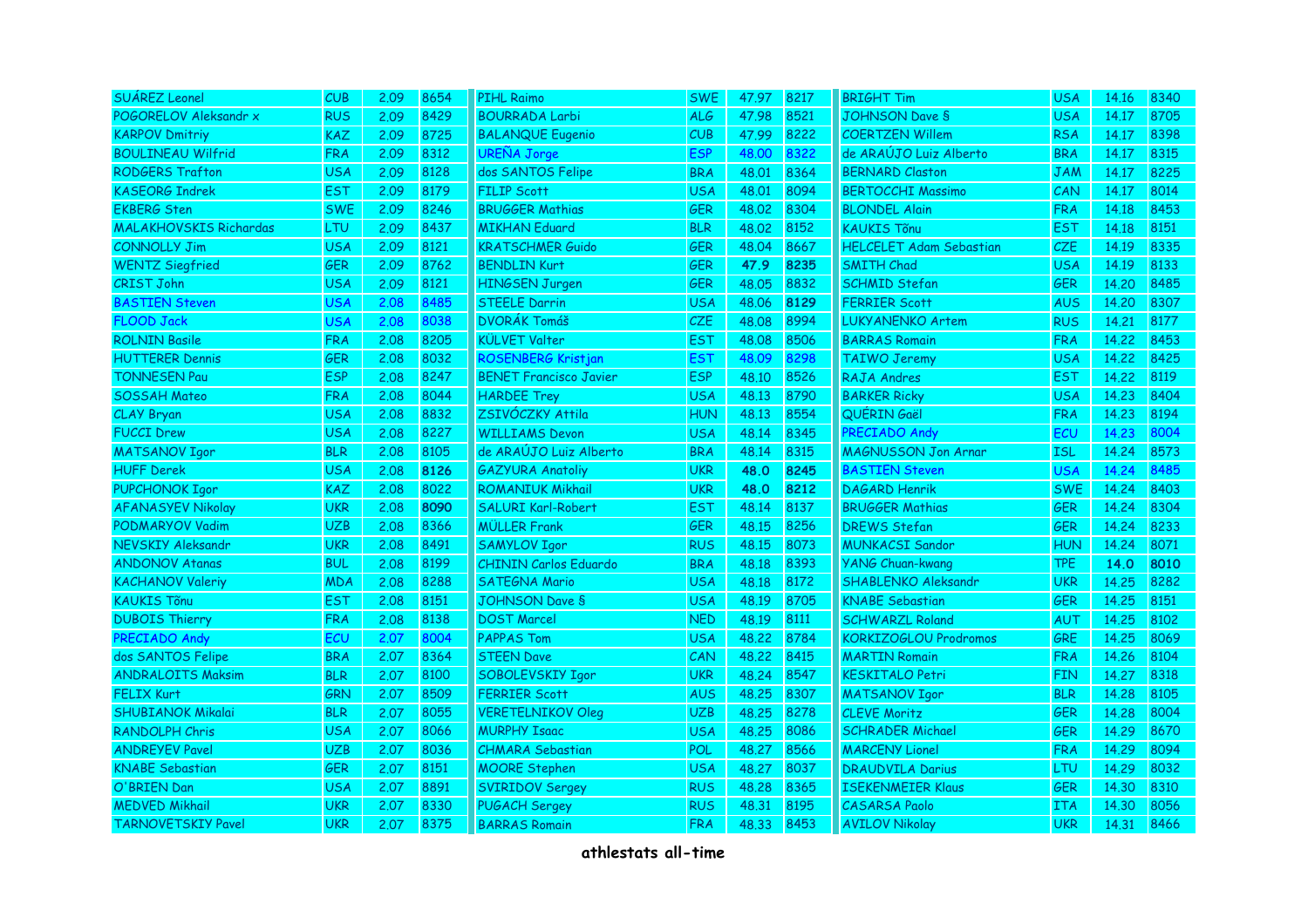| <b>GRUZENKIN Viktor</b>      | <b>RUS</b> | 2.07 | 8356 | <b>RODGERS Trafton</b>       | <b>USA</b> | 48.33 | 8128 | <b>HUBERT Axel</b>            | <b>FRA</b> | 14.31 | 8260 |
|------------------------------|------------|------|------|------------------------------|------------|-------|------|-------------------------------|------------|-------|------|
| <b>HINGSEN Jurgen</b>        | <b>GER</b> | 2.07 | 8832 | <b>BUSEMANN Frank</b>        | <b>GER</b> | 48.34 | 8706 | <b>DAUTH Thorsten</b>         | <b>GER</b> | 14.31 | 8164 |
| <b>KOLOVANOV Igor</b>        | <b>UKR</b> | 2.07 | 8224 | <b>GANIYEV Ramil</b>         | <b>UZB</b> | 48.34 | 8445 | <b>KASEARU Marqus</b>         | <b>EST</b> | 14.31 | 8077 |
| <b>WERTHNER Georg</b>        | <b>AUT</b> | 2.07 | 8224 | PALLES Lee <sup>*</sup>      | <b>USA</b> | 48.34 | 8119 | <b>CHMARA Sebastian</b>       | POL        | 14.32 | 8566 |
| <b>LUDWIG Dariusz</b>        | POL        | 2.07 | 8204 | <b>JANVRIN Kip</b>           | <b>USA</b> | 48.35 | 8345 | <b>PENALVER Antonio</b>       | <b>ESP</b> | 14.32 | 8478 |
| <b>PRICE Hunter</b>          | <b>USA</b> | 2.06 | 3035 | <b>POTTEL Rainer</b>         | <b>GER</b> | 48.35 | 8334 | de WIT Robert                 | <b>NED</b> | 14.32 | 8447 |
| van ALPHEN Hans              | <b>BEL</b> | 2.06 | 8519 | <b>TAAM Rik</b>              | <b>NED</b> | 48.35 | 8107 | <b>WARNERS Chiel</b>          | <b>NED</b> | 14.32 | 8363 |
| <b>VOS Ingmar</b>            | <b>NED</b> | 2.06 | 8224 | <b>LESNIEWICZ Janusz</b>     | <b>POL</b> | 48.36 | 8019 | PODEBRADSKY Jan               | <b>CZE</b> | 14.32 | 8314 |
| TABALA Aleksandr             | <b>RUS</b> | 2.06 | 8070 | SINTNICOLAAS Eelco           | <b>NED</b> | 48.37 | 8539 | LOGVINENKO Mikhail            | <b>RUS</b> | 14.32 | 8004 |
| <b>BARROILHET Gonzalo</b>    | <b>CHI</b> | 2.06 | 8065 | <b>NEUGEBAUEUR Michael</b>   | GER        | 48.37 | 8112 | <b>THOMPSON Daley</b>         | GBR        | 14.33 | 8847 |
| NIKLAUS André                | <b>GER</b> | 2.06 | 8371 | <b>PAJONK Dirk-Achim</b>     | <b>GER</b> | 48.38 | 8161 | <b>ERM Johannes</b>           | <b>EST</b> | 14.33 | 8445 |
| <b>KARLIVANS Janis</b>       | LAT        | 2.06 | 8271 | <b>MUNKACSI Sandor</b>       | <b>HUN</b> | 48.38 | 8071 | <b>KOLPAKOV Vitaliy</b>       | <b>UKR</b> | 14.33 | 8297 |
| <b>RAZBEYKO Roman</b>        | <b>RUS</b> | 2.06 | 8209 | <b>MEHL Fritz</b>            | <b>GER</b> | 48.38 | 8000 | <b>LILLEMETS Risto</b>        | <b>EST</b> | 14.33 | 8156 |
| <b>LAUKHIN Fedor</b>         | <b>UKR</b> | 2.06 | 8073 | <b>RYBA Jiri</b>             | CZE        | 48.39 | 8339 | <b>ROOSEN Sven</b>            | <b>NED</b> | 14.33 | 8056 |
| <b>MACZEY Mike</b>           | <b>GER</b> | 2.06 | 8461 | PREYSING André               | <b>GER</b> | 48.39 | 8017 | <b>MACEY Dean</b>             | <b>GBR</b> | 14.34 | 8603 |
| <b>GANIYEV Ramil</b>         | <b>UZB</b> | 2.06 | 8445 | <b>CLEVE Moritz</b>          | GER        | 48.39 | 8004 | <b>GANIYEV Ramil</b>          | <b>UZB</b> | 14.34 | 8445 |
| <b>FOXSON Paul</b>           | <b>USA</b> | 2.06 | 8234 | <b>WIESIOLEK Pawel</b>       | <b>POL</b> | 48.40 | 8333 | <b>MALAKHOVSKIS Richardas</b> | <b>LTU</b> | 14.34 | 8437 |
| <b>POELMAN Simon</b>         | <b>NZL</b> | 2.06 | 8359 | <b>BERTOCCHI Massimo</b>     | CAN        | 48.40 | 8014 | <b>DUBLER Cedric</b>          | <b>AUS</b> | 14.34 | 8367 |
| PETER Herbert S              | <b>GER</b> | 2.06 | 8111 | CLAY Bryan                   | <b>USA</b> | 48.41 | 8832 | <b>POELMAN Simon</b>          | <b>NZL</b> | 14.1  | 8359 |
| <b>MUDERS Wolfgang</b>       | <b>GER</b> | 2.06 | 8065 | <b>LEROY Yves</b>            | <b>FRA</b> | 48.41 | 8144 | <b>BLOCKBURGER Sheldon</b>    | <b>USA</b> | 14.34 | 8296 |
| <b>LAHTI Johannes</b>        | <b>FIN</b> | 2.06 | 8090 | <b>HART Bevan</b>            | <b>USA</b> | 48.41 | 8002 | <b>STEINER Tito</b>           | <b>ARG</b> | 14.1  | 8291 |
| <b>UREÑA Jorge</b>           | <b>ESP</b> | 2.05 | 8322 | <b>MAYER Kevin</b>           | <b>FRA</b> | 48.42 | 9126 | <b>ROLNIN Basile</b>          | <b>FRA</b> | 14.34 | 8205 |
| <b>SCANTLING Garrett</b>     | <b>USA</b> | 2.05 | 8647 | <b>FREIMUTH Uwe</b>          | <b>GER</b> | 48.43 | 8792 | <b>IVANOV Boris</b>           | <b>RUS</b> | 14.1  | 8156 |
| <b>MAYER Kevin</b>           | <b>FRA</b> | 2.05 | 9126 | <b>MOTTI William</b>         | <b>FRA</b> | 48.43 | 8306 | <b>MURPHY Isaac</b>           | <b>USA</b> | 14.34 | 8086 |
| <b>ÕIGLANE Janek</b>         | <b>EST</b> | 2.05 | 8371 | <b>SCHAUERHAMMER Dietmar</b> | <b>GER</b> | 48.43 | 8054 | <b>VOS Ingmar</b>             | <b>NED</b> | 14.35 | 8224 |
| <b>VICTOR Lindon</b>         | GRN        | 2.05 | 8539 | <b>DRAUDVILA Darius</b>      | <b>LTU</b> | 48.43 | 8032 | PITTOMVILS Niels              | <b>BEL</b> | 14.35 | 8222 |
| <b>WIELAND Luca</b>          | <b>GER</b> | 2.05 | 8201 | NEVSKIY Aleksandr            | <b>UKR</b> | 48.44 | 8491 | <b>ENAHORO Ituah</b>          | <b>GER</b> | 14.35 | 8048 |
| <b>KASYANOV Alexey II</b>    | <b>UKR</b> | 2.05 | 8479 | <b>AVILOV Nikolay</b>        | <b>UKR</b> | 48.45 | 8466 | van der PLAETSEN Thomas       | <b>BEL</b> | 14.36 | 8430 |
| <b>WIBERG Nicklas</b>        | <b>SWE</b> | 2.05 | 8406 | <b>OLIVER Muhammad</b>       | <b>USA</b> | 48.45 | 8087 | <b>PREY Matthias</b>          | <b>GER</b> | 14.36 | 8215 |
| <b>HARRIS Stephen</b>        | <b>USA</b> | 2.05 | 8061 | <b>RIECKE Hans-Ulrich</b>    | <b>GER</b> | 48.46 | 8181 | <b>TURI Indrek</b>            | <b>EST</b> | 14.36 | 8122 |
| ROSENDAAL Jack               | <b>NED</b> | 2.05 | 8177 | <b>RIETVELD Pelle</b>        | <b>NED</b> | 48.47 | 8204 | <b>GOODELL Bart</b>           | <b>USA</b> | 14.36 | 8109 |
| <b>PENAS Jaime</b>           | <b>ESP</b> | 2.05 | 8128 | <b>DISTELBERGER Dominik</b>  | <b>AUT</b> | 48.47 | 8175 | <b>BELOUSOV Valeriy</b>       | <b>RUS</b> | 14.36 | 8099 |
| <b>AVERBUKH Aleksandr</b>    | <b>RUS</b> | 2.05 | 8084 | <b>KAUL Niklas</b>           | <b>GER</b> | 48.48 | 8691 | <b>RANDOLPH Chris</b>         | <b>USA</b> | 14.36 | 8066 |
| <b>KOHNLE Michael</b>        | <b>GER</b> | 2.05 | 8302 | <b>LEYCKES Dennis</b>        | <b>GER</b> | 48.48 | 8310 | <b>DUCKWORTH Timothy</b>      | <b>GBR</b> | 14.37 | 8336 |
| ZHDANOVICH Aleksandr         | <b>BLR</b> | 2.05 | 8036 | <b>DELGADO Joseph</b>        | <b>USA</b> | 48.48 | 8161 | <b>LEYCKES Dennis</b>         | <b>GER</b> | 14.37 | 8310 |
| <b>ZMELIK Robert</b>         | <b>CZE</b> | 2.05 | 8627 | <b>ANIBAL Mario</b>          | <b>POR</b> | 48.49 | 8213 | <b>MARTINEAU Eugene</b>       | <b>NED</b> | 14.37 | 8233 |
| <b>GONZALES Mike</b>         | <b>USA</b> | 2.05 | 8203 | vande HOEF Darwin            | <b>USA</b> | 48.49 | 8123 | <b>GARLAND Kyle</b>           | <b>USA</b> | 14.37 | 8196 |
| <b>AUZEIL Bastien</b>        | <b>FRA</b> | 2.04 | 8191 | O'BRIEN Dan                  | <b>USA</b> | 48.51 | 8891 | <b>ARESHIN Aleksandr</b>      | <b>RUS</b> | 14.37 | 8187 |
| <b>CHININ Carlos Eduardo</b> | <b>BRA</b> | 2.04 | 8393 | <b>BABIY Ivan</b>            | <b>UKR</b> | 48.51 | 8209 | <b>AKHAPKIN Konstantin</b>    | <b>RUS</b> | 14.38 | 8485 |
| <b>BARRAS Romain</b>         | <b>FRA</b> | 2.04 | 8453 | <b>EITEL Manuel</b>          | <b>GER</b> | 48.52 | 8128 | <b>GRUMMT Steffen</b>         | <b>GER</b> | 14.38 | 8261 |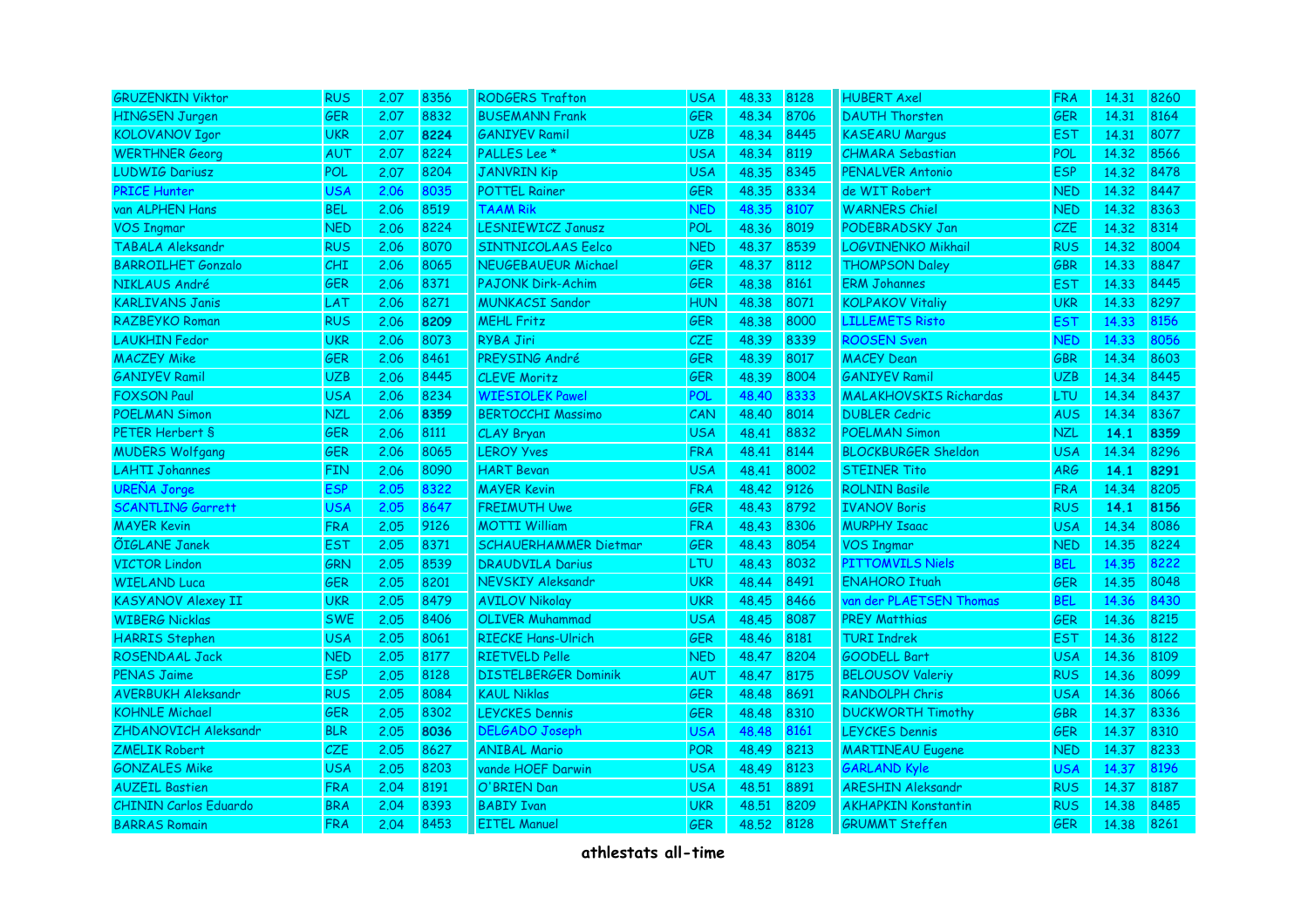| <b>DRAUDVILA Darius</b>      | LTU        | 2.04 | 8032 | <b>BEHRENBRUCH Pascal</b>   | <b>GER</b> | 48.54 | 8558 | <b>MINAH Jacob</b>          | <b>GER</b> | 14.38 | 8099 |
|------------------------------|------------|------|------|-----------------------------|------------|-------|------|-----------------------------|------------|-------|------|
| <b>EL FASSI Nadir</b>        | <b>FRA</b> | 2.04 | 8110 | <b>DIXON</b> Fred           | <b>USA</b> | 48.54 | 8397 | LEPAGE Pierce               | CAN        | 14.39 | 8604 |
| <b>McMULLEN Philip</b>       | <b>USA</b> | 2.04 | 8285 | PETER Herbert S             | <b>GER</b> | 48.55 | 8111 | <b>NOOL Erki</b>            | <b>EST</b> | 14.40 | 8815 |
| <b>DVORÁK Tomáš</b>          | <b>CZE</b> | 2.04 | 8994 | <b>NIXON Gunnar</b>         | <b>USA</b> | 48.56 | 8312 | ZHELANOV Sergey             | <b>RUS</b> | 14.40 | 8417 |
| <b>SCHUFFENHAUER William</b> | USA        | 2.04 | 8108 | PETERSSON Jens              | <b>GER</b> | 48.56 | 8060 | <b>BRAUN Pieter</b>         | <b>NED</b> | 14.40 | 8342 |
| <b>BUSEMANN Frank</b>        | <b>GER</b> | 2.04 | 8706 | <b>MIKHAILENKO Vladimir</b> | <b>UKR</b> | 48.56 | 8052 | <b>MEDVED Mikhail</b>       | <b>UKR</b> | 14.40 | 8330 |
| <b>FRITZ Steve</b>           | USA        | 2.04 | 8644 | <b>JARAMILLO Georni</b>     | <b>VEN</b> | 48.56 | 8048 | <b>KOHNLE Michael</b>       | <b>GER</b> | 14.40 | 8302 |
| <b>DAMASEK Kamil</b>         | <b>CZE</b> | 2.04 | 8256 | <b>GOLUBOVIC Daniel</b>     | <b>AUS</b> | 48.58 | 8336 | <b>TISHCHENKO Nikolay</b>   | <b>RUS</b> | 14.40 | 8043 |
| <b>OTTE Martin</b>           | <b>GER</b> | 2.04 | 8048 | <b>SCHULZE Jens</b>         | <b>GER</b> | 48.58 | 8255 | <b>EITEL Manuel</b>         | GER        | 14.42 | 8128 |
| <b>JOHNSON Dave S</b>        | <b>USA</b> | 2.04 | 8705 | <b>FOXSON Paul</b>          | <b>USA</b> | 48.58 | 8234 | <b>UIBO Maicel</b>          | <b>EST</b> | 14.43 | 8604 |
| <b>GRAD Dariusz</b>          | POL        | 2.04 | 8050 | <b>GADO Ruben</b>           | <b>FRA</b> | 48.58 | 8126 | <b>FOMOCHKIN Andrey</b>     | <b>BLR</b> | 14.43 | 8227 |
| <b>MARYIN Igor</b>           | <b>RUS</b> | 2.04 | 8364 | <b>DEMMEL Norbert</b>       | <b>GER</b> | 48.59 | 8152 | <b>WIELAND Luca</b>         | <b>GER</b> | 14.43 | 8201 |
| <b>GÜNTHER Rene</b>          | <b>GER</b> | 2.04 | 8023 | RAHNU Kristjan              | <b>EST</b> | 48.60 | 8526 | <b>KASYANOV Alexey II</b>   | <b>UKR</b> | 14.44 | 8479 |
| de WIT Robert                | <b>NED</b> | 2.04 | 8447 | <b>BARKER Ricky</b>         | <b>USA</b> | 48.60 | 8404 | <b>SCHULZE Jens</b>         | <b>GER</b> | 14.44 | 8255 |
| <b>ARESHIN Aleksandr</b>     | <b>RUS</b> | 2.04 | 8187 | <b>GRAD Dariusz</b>         | POL        | 48.60 | 8050 | <b>GAZYURA Anatoliy</b>     | <b>UKR</b> | 14.2  | 8245 |
| <b>REINTAK Sven</b>          | <b>EST</b> | 2.04 | 8232 | <b>MARCENY Lionel</b>       | <b>FRA</b> | 48.61 | 8094 | ZEILBAUER Josef             | <b>AUT</b> | 14.2  | 8219 |
| <b>KUBISZEWSKI Marek</b>     | POL        | 2.04 | 8105 | <b>RANDOLPH Chris</b>       | <b>USA</b> | 48.61 | 8066 | <b>AWDE Daniel</b>          | GBR        | 14.44 | 8102 |
| <b>STEINER Tito</b>          | <b>ARG</b> | 2.04 | 8291 | <b>ADDY Jangy</b>           | <b>LBR</b> | 48.61 | 8025 | <b>AFANASYEV Nikolay</b>    | <b>UKR</b> | 14.2  | 8090 |
| <b>DIXON</b> Fred            | <b>USA</b> | 2.04 | 8397 | <b>LOBODIN Lev</b>          | <b>RUS</b> | 48.65 | 8571 | <b>VICTOR Lindon</b>        | <b>GRN</b> | 14.45 | 8539 |
| <b>ERM Johannes</b>          | <b>EST</b> | 2.03 | 8445 | ERINŠ Edgars                | LAT        | 48.65 | 8312 | <b>WILLIAMS Harrison</b>    | <b>USA</b> | 14.45 | 8439 |
| <b>MAKARENKO Artyom</b>      | <b>RUS</b> | 2.03 | 8112 | <b>DUBOIS Thierry</b>       | <b>FRA</b> | 48.66 | 8138 | <b>DISTELBERGER Dominik</b> | <b>AUT</b> | 14.45 | 8175 |
| <b>SAMUELSSON Frederik</b>   | <b>SWE</b> | 2.03 | 8172 | <b>VEITH Hunter</b>         | <b>USA</b> | 48.66 | 8046 | <b>ANDRALOITS Maksim</b>    | <b>BLR</b> | 14.45 | 8100 |
| <b>COERTZEN Willem</b>       | <b>RSA</b> | 2.03 | 8398 | <b>FELIX Kurt</b>           | <b>GRN</b> | 48.67 | 8509 | ROSENDAAL Jack              | <b>NED</b> | 14.46 | 8177 |
| <b>MARTIN Romain</b>         | <b>FRA</b> | 2.03 | 8104 | <b>SMITH Michael</b>        | CAN        | 48.69 | 8626 | <b>RODGERS Trafton</b>      | <b>USA</b> | 14.46 | 8128 |
| <b>USHIRO Keisuke</b>        | <b>JPN</b> | 2.03 | 8308 | <b>SCHLÄFLI Rolf</b>        | SUI        | 48.69 | 8019 | <b>LEVICQ Sebastien</b>     | <b>FRA</b> | 14.48 | 8524 |
| <b>SARANTSEV Yevgeny</b>     | <b>RUS</b> | 2.03 | 8123 | <b>KACHANOV Valeriy</b>     | <b>MDA</b> | 48.70 | 8288 | <b>KUBISZEWSKI Marek</b>    | <b>POL</b> | 14.48 | 8105 |
| <b>PAHAPILL Mikk</b>         | <b>EST</b> | 2.03 | 8398 | <b>GÄHWILER Beat</b>        | <b>SUI</b> | 48.70 | 8244 | <b>VALENTA Veroslav</b>     | <b>CZE</b> | 14.49 | 8289 |
| <b>HELWICK Chris</b>         | <b>USA</b> | 2.03 | 8143 | <b>MAKARENKO Artyom</b>     | <b>RUS</b> | 48.70 | 8112 | <b>BALLENGEE Markus</b>     | <b>USA</b> | 14.49 | 8097 |
| <b>SYSOEV Aleksey</b>        | <b>RUS</b> | 2.03 | 8497 | <b>APAICHEV Aleksandr</b>   | <b>UKR</b> | 48.72 | 8709 | <b>JENSEN Benjamin</b>      | <b>NOR</b> | 14.50 | 8160 |
| QI Haifeng                   | CHN        | 2.03 | 8290 | QI Haifeng                  | <b>CHN</b> | 48.72 | 8290 | <b>STEELE Dan</b>           | <b>USA</b> | 14.50 | 8130 |
| <b>HARLAN Ryan</b>           | USA        | 2.03 | 8171 | LOGVINENKO Mikhail          | <b>RUS</b> | 48.72 | 8004 | <b>HARRIS Stephen</b>       | <b>USA</b> | 14.50 | 8061 |
| <b>SMIRNOV Vitaliy</b>       | <b>UZB</b> | 2.03 | 8021 | <b>ZMELIK Robert</b>        | CZE        | 48.73 | 8627 | NIKLAUS André               | <b>GER</b> | 14.51 | 8371 |
| <b>NOOL Erki</b>             | <b>EST</b> | 2.03 | 8815 | <b>WIBERG Nicklas</b>       | <b>SWE</b> | 48.73 | 8406 | <b>MUZZIO Robert</b>        | <b>USA</b> | 14.51 | 8237 |
| <b>HERNU Laurent</b>         | <b>FRA</b> | 2.03 | 8280 | <b>COERTZEN Willem</b>      | <b>RSA</b> | 48.73 | 8398 | <b>BEACH Curtis +</b>       | <b>USA</b> | 14.51 | 8081 |
| <b>YURKOV Aleksandr</b>      | <b>UKR</b> | 2.03 | 8574 | <b>VICTOR Lindon</b>        | <b>GRN</b> | 48.74 | 8539 | <b>SONNENBURG Rainer</b>    | GER        | 14.51 | 8079 |
| RYBA Jiri                    | CZE        | 2.03 | 8339 | <b>TEREK Paul</b>           | <b>USA</b> | 48.74 | 8312 | <b>DOST Marcel</b>          | <b>NED</b> | 14.52 | 8111 |
| <b>LOBODIN Lev</b>           | <b>RUS</b> | 2.03 | 8571 | LITVINENKO Léonid           | <b>UKR</b> | 48.6  | 8141 | <b>SKRAMSTAD Trond</b>      | <b>NOR</b> | 14.52 | 8097 |
| <b>MAGNUSSON Jon Arnar</b>   | <b>ISL</b> | 2.03 | 8573 | <b>FREIMUTH Rico</b>        | <b>GER</b> | 48.76 | 8663 | <b>DEGTYARYOV Grigoriy</b>  | <b>RUS</b> | 14.53 | 8698 |
| <b>KESKITALO Petri</b>       | <b>FIN</b> | 2.03 | 8318 | <b>TAIWO Jeremy</b>         | <b>USA</b> | 48.76 | 8425 | SÝKORA Jirí                 | CZE        | 14.53 | 8122 |
| <b>RIZZI Thomas</b>          | <b>GER</b> | 2.03 | 8143 | QUÉRIN Gaël                 | <b>FRA</b> | 48.76 | 8194 | <b>SCHMIDT Holger</b>       | <b>GER</b> | 14.53 | 8055 |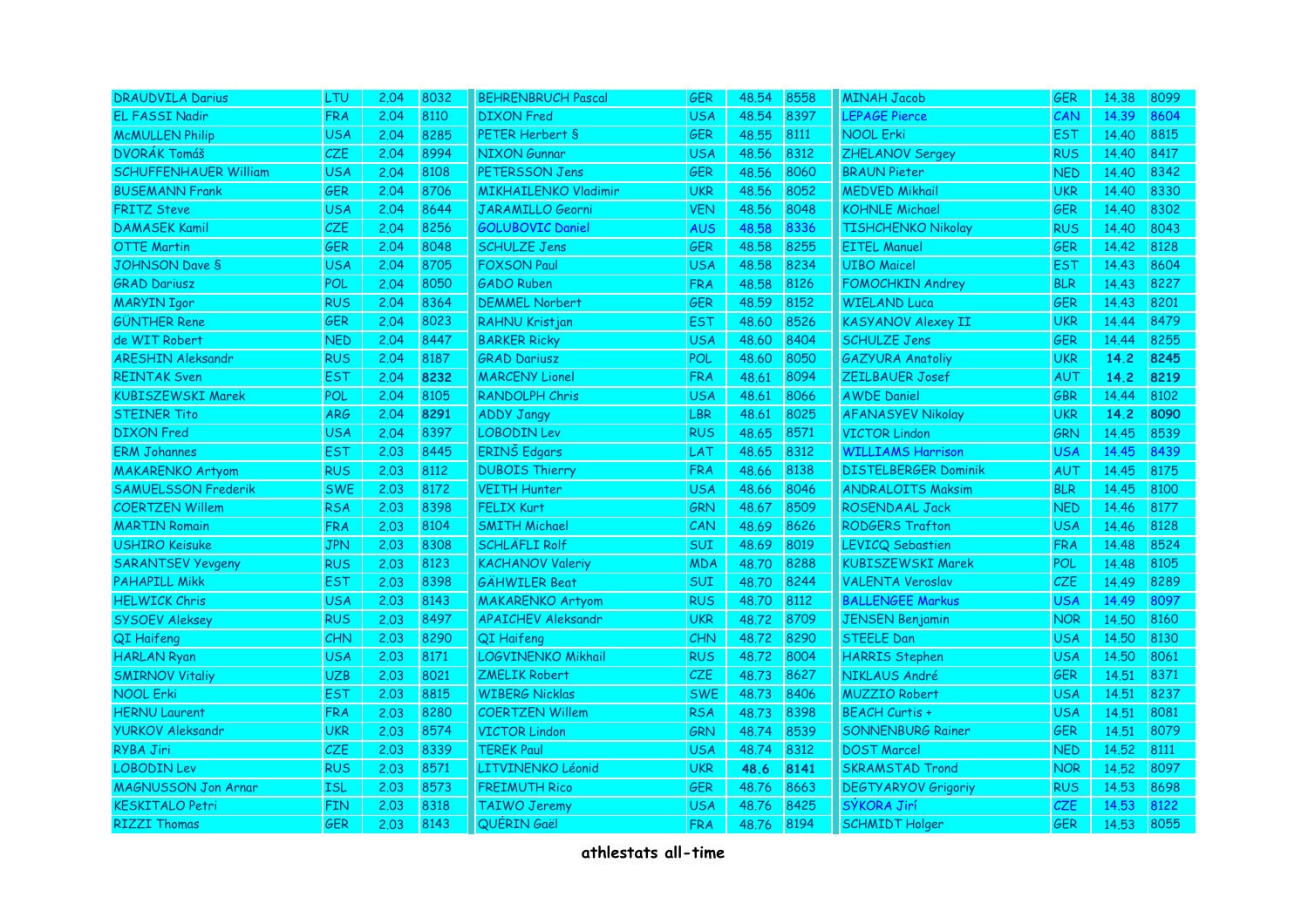| <b>THOMPSON Daley</b>        | <b>GBR</b> | 2.03 | 8847 | <b>SMITH Chad</b>          | <b>USA</b> | 48.76 | 8133 | <b>HALLMANN Christopher</b> | <b>GER</b> | 14.53 | 8045 |
|------------------------------|------------|------|------|----------------------------|------------|-------|------|-----------------------------|------------|-------|------|
| <b>FREIMUTH Uwe</b>          | <b>GER</b> | 2.03 | 8792 | <b>BURYAKOV Vladimir</b>   | <b>RUS</b> | 48.76 | 8082 | <b>GREBENYUK Aleksandr</b>  | <b>RUS</b> | 14.3  | 8400 |
| POPTSOV Nikolay              | <b>RUS</b> | 2.03 | 8138 | GARCIA Yordanis            | CUB        | 48.77 | 8496 | <b>FAHNER Thomas</b>        | <b>GER</b> | 14.54 | 8362 |
| SCHÄPERKÖTTER Jens-Peter     | <b>GER</b> | 2.03 | 8235 | <b>SCHENK Christian</b>    | <b>GER</b> | 48.78 | 8500 | <b>BOULINEAU Wilfrid</b>    | <b>FRA</b> | 14.54 | 8312 |
| <b>WIESE Ronald</b>          | <b>GER</b> | 2.03 | 8053 | <b>DUCKWORTH Timothy</b>   | GBR        | 48.78 | 8336 | <b>TOOMEY William</b>       | <b>USA</b> | 14.3  | 8310 |
| <b>GUGLER Christian</b>      | SUI        | 2.03 | 8046 | de WIT Robert              | <b>NED</b> | 48.80 | 8447 | <b>MÜLLER Norman</b>        | <b>GER</b> | 14.54 | 8295 |
| SHABLENKO Aleksandr          | <b>UKR</b> | 2.03 | 8282 | <b>HUBER Philipp</b>       | SUI        | 48.80 | 8153 | <b>ROMANIUK Mikhail</b>     | <b>UKR</b> | 14.3  | 8212 |
| <b>STARK Siegfried</b>       | <b>GER</b> | 2.03 | 8534 | <b>KÜRTÖSI Zsolt</b>       | <b>HUN</b> | 48.81 | 8149 | RAZBEYKO Roman              | <b>RUS</b> | 14.3  | 8209 |
| <b>SCHAUERHAMMER Dietmar</b> | <b>GER</b> | 2.03 | 8054 | <b>OBST Florian</b>        | <b>GER</b> | 48.81 | 8012 | <b>PAJONK Dirk-Achim</b>    | <b>GER</b> | 14.54 | 8161 |
| <b>JENNER Bruce</b>          | <b>USA</b> | 2.03 | 8634 | <b>KASEORG Indrek</b>      | <b>EST</b> | 48.82 | 8179 | LITVINENKO Léonid           | <b>UKR</b> | 14.3  | 8141 |
| <b>WARNER Damian</b>         | CAN        | 2.02 | 9018 | <b>HARLAN Ryan</b>         | <b>USA</b> | 48.82 | 8171 | SCHÖNBECK Florian           | <b>GER</b> | 14.54 | 8127 |
| <b>BECHMANN Andreas</b>      | <b>GER</b> | 2.02 | 8142 | POSERINA Beniamino         | <b>ITA</b> | 48,82 | 8169 | <b>EL FASSI Nadir</b>       | <b>FRA</b> | 14.54 | 8110 |
| <b>KAUL Niklas</b>           | <b>GER</b> | 2.02 | 8691 | <b>SMIRNOV Vitaliy</b>     | <b>UZB</b> | 48.82 | 8021 | <b>WINTER Peter</b>         | <b>AUS</b> | 14.3  | 8084 |
| DOLEŽAL Jan                  | CZE        | 2.02 | 8142 | <b>BROPHY Brian</b>        | <b>USA</b> | 48.84 | 8276 | PETERSON Orville            | <b>USA</b> | 14.3  | 8031 |
| NAKAMURA Akihiko             | <b>JPN</b> | 2.02 | 8180 | PARAKHOVSKIY Nikolay       | <b>BLR</b> | 48.7  | 8184 | van ALPHEN Hans             | <b>BEL</b> | 14.55 | 8519 |
| <b>KEYS Dakotah</b>          | <b>USA</b> | 2.02 | 8068 | <b>SHIRLEY Simon</b>       | <b>AUS</b> | 48.84 | 8036 | <b>KÜLVET Valter</b>        | <b>EST</b> | 14.55 | 8506 |
| DÍAZ Yunior                  | CUB        | 2.02 | 8357 | PETERSON Orville           | <b>USA</b> | 48.7  | 8031 | RYBA Jiri                   | CZE        | 14.55 | 8339 |
| <b>MÜLLER Norman</b>         | <b>GER</b> | 2.02 | 8295 | <b>GARTUNG Viktor</b>      | <b>BLR</b> | 48.7  | 8003 | <b>MÜLLER Frank</b>         | <b>GER</b> | 14.55 | 8256 |
| <b>DUDLEY Jason</b>          | <b>AUS</b> | 2.02 | 8001 | <b>SHABLENKO Aleksandr</b> | <b>UKR</b> | 48.85 | 8282 | <b>VASILYEV Arkady</b>      | <b>RUS</b> | 14.55 | 8179 |
| <b>HART Bevan</b>            | <b>USA</b> | 2.02 | 8002 | <b>COFFMAN Bob</b>         | <b>USA</b> | 48.85 | 8248 | <b>YURKOV Aleksandr</b>     | <b>UKR</b> | 14.56 | 8574 |
| <b>KINDER Gary William</b>   | <b>USA</b> | 2.02 | 8293 | <b>SCANTLING Garrett</b>   | <b>USA</b> | 48.86 | 8647 | <b>ÕIGLANE Janek</b>        | <b>EST</b> | 14.56 | 8371 |
| <b>LYAKH Aleksey</b>         | <b>RUS</b> | 2.02 | 8203 | <b>McMULLEN Philip</b>     | <b>USA</b> | 48.88 | 8285 | DÍAZ Yunior                 | CUB        | 14.56 | 8357 |
| <b>NEUGEBAUEUR Michael</b>   | GER        | 2.02 | 8112 | <b>WIELAND Luca</b>        | <b>GER</b> | 48.88 | 8201 | <b>ERINŠ</b> Edgars         | LAT        | 14.56 | 8312 |
| <b>AKHAPKIN Konstantin</b>   | <b>RUS</b> | 2.02 | 8485 | <b>ISEKENMEIER Klaus</b>   | <b>GER</b> | 48.89 | 8310 | <b>GÄHWILER Beat</b>        | SUI        | 14.56 | 8244 |
| <b>GREBENYUK Aleksandr</b>   | <b>RUS</b> | 2.02 | 8400 | <b>DAUTH Thorsten</b>      | GER        | 48.90 | 8164 | <b>DUBOIS Thierry</b>       | <b>FRA</b> | 14.56 | 8138 |
| <b>DIAMOND Alec</b>          | <b>AUS</b> | 2.01 | 8000 | <b>BLONDEL Alain</b>       | <b>FRA</b> | 48.91 | 8453 | <b>AMBROSCH Klaus</b>       | <b>AUT</b> | 14.56 | 8122 |
| <b>EHAMMER Simon</b>         | <b>SUI</b> | 2.01 | 8231 | <b>FUCCI Drew</b>          | <b>USA</b> | 48.91 | 8227 | <b>LAUKHIN Fedor</b>        | <b>UKR</b> | 14.56 | 8073 |
| <b>FREIMUTH Rico</b>         | <b>GER</b> | 2.01 | 8663 | <b>GEFFROUAIS Florian</b>  | <b>FRA</b> | 48.91 | 8164 | <b>IVANOV Dmitriy</b>       | <b>RUS</b> | 14.56 | 8065 |
| <b>EATON Ashton</b>          | <b>USA</b> | 2.01 | 9045 | <b>KNABE</b> Sebastian     | GER        | 48.93 | 8151 | <b>HECHLER Simon</b>        | <b>GER</b> | 14.56 | 8058 |
| <b>TEREK Paul</b>            | <b>USA</b> | 2.01 | 8312 | <b>LAHTI Johannes</b>      | <b>FIN</b> | 48.93 | 8090 | <b>MIKHAILENKO Vladimir</b> | <b>UKR</b> | 14.56 | 8052 |
| <b>ANIBAL Mario</b>          | <b>POR</b> | 2.01 | 8213 | <b>ZHELANOV Sergey</b>     | <b>RUS</b> | 48.94 | 8417 | <b>MOORE Stephen</b>        | <b>USA</b> | 14.56 | 8037 |
| <b>DUANY Raul</b>            | CUB        | 2.01 | 8252 | <b>GREBENYUK Aleksandr</b> | <b>RUS</b> | 48.8  | 8400 | <b>DHOUIBI Hamdi</b>        | <b>TUN</b> | 14.56 | 8023 |
| <b>SCHMID Stefan</b>         | <b>GER</b> | 2.01 | 8485 | <b>HEDMARK Lennart</b>     | <b>SWE</b> | 48.8  | 8163 | <b>POTTEL Rainer</b>        | <b>GER</b> | 14.57 | 8334 |
| KORKIZOGLOU Prodromos        | <b>GRE</b> | 2.01 | 8069 | <b>MÜLLER Norman</b>       | <b>GER</b> | 48.95 | 8295 | <b>NIXON Gunnar</b>         | <b>USA</b> | 14.57 | 8312 |
| <b>IBE Philip</b>            | <b>GER</b> | 2.01 | 8000 | da SILVA Pedro Ferreira    | <b>BRA</b> | 48.97 | 8266 | <b>ANDREYEV Leonid</b>      | <b>UZB</b> | 14.57 | 8250 |
| LOPEZ Cédric                 | <b>FRA</b> | 2.01 | 8055 | <b>KIRST Joachim</b>       | GER        | 48.97 | 8188 | <b>ANDONOV Atanas</b>       | <b>BUL</b> | 14.57 | 8199 |
| <b>BALANQUE Eugenio</b>      | CUB        | 2.01 | 8222 | <b>SCHMID Stefan</b>       | GER        | 48.99 | 8485 | <b>AUZEIL Bastien</b>       | <b>FRA</b> | 14,57 | 8191 |
| <b>WILCOX Chris</b>          | <b>USA</b> | 2.01 | 8032 | <b>MARTIN Romain</b>       | <b>FRA</b> | 48.99 | 8104 | <b>WOODING Jim</b>          | <b>USA</b> | 14.57 | 8054 |
| SOBOLEVSKIY Igor             | UKR        | 2.01 | 8547 | <b>SHKURENYOV Ilya</b>     | <b>RUS</b> | 49.00 | 8601 | SCHÄPERKÖTTER Jens-Peter    | <b>GER</b> | 14.58 | 8235 |
| <b>SCHULZE Jens</b>          | <b>GER</b> | 2.01 | 8255 | <b>RAJA Andres</b>         | <b>EST</b> | 49.00 | 8119 | <b>HEDMARK Lennart</b>      | <b>SWE</b> | 14.58 | 8163 |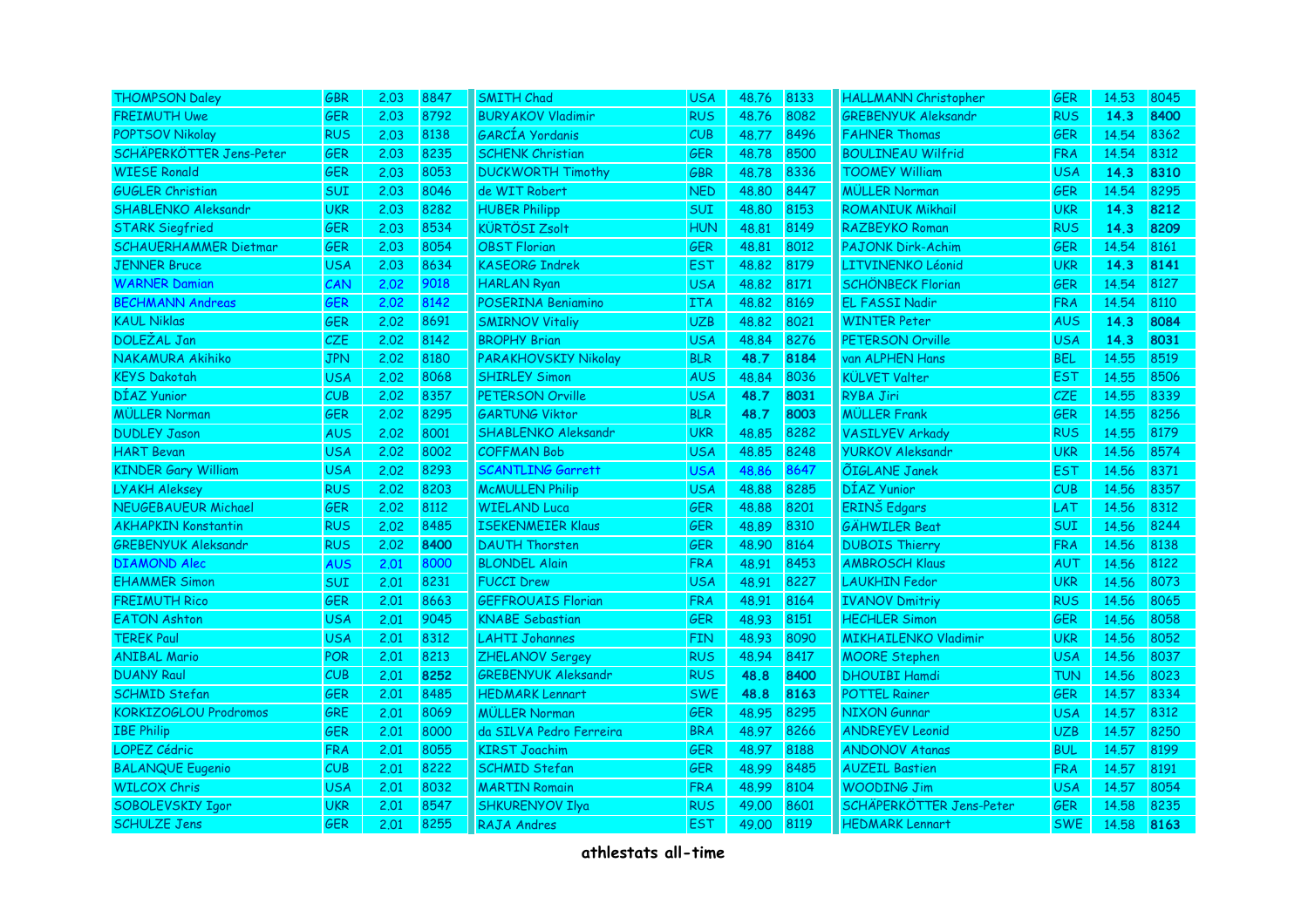| <b>POPOV Sergey</b>            | <b>UKR</b> | 2.01 | 8217 | <b>LUKYANENKO Artem</b>       | <b>RUS</b> | 49.01 | 8177 | PARKHOMENKO Alekxandr       | <b>BLR</b> | 14.58 | 8136 |
|--------------------------------|------------|------|------|-------------------------------|------------|-------|------|-----------------------------|------------|-------|------|
| NIKLAUS Stephan                | SUI        | 2.01 | 8334 | <b>HUFFINS Chris</b>          | <b>USA</b> | 49.02 | 8694 | <b>PENAS Jaime</b>          | <b>ESP</b> | 14.58 | 8128 |
| <b>POTTEL Rainer</b>           | <b>GER</b> | 2.01 | 8334 | <b>LAMPE Norbert</b>          | <b>GER</b> | 49.02 | 8016 | <b>NILSSON Marcus</b>       | <b>SWE</b> | 14.58 | 8120 |
| <b>IVANOV Boris</b>            | <b>RUS</b> | 2.01 | 8156 | <b>WALDE Hans-Joachim</b>     | <b>GER</b> | 49.03 | 8094 | <b>SAMYLOV Igor</b>         | <b>RUS</b> | 14.58 | 8073 |
| <b>WALDE Hans-Joachim</b>      | <b>GER</b> | 2.01 | 8094 | <b>HODGE Russ</b>             | <b>USA</b> | 48.9  | 8120 | <b>SHUBIANOK Mikalai</b>    | <b>BLR</b> | 14.58 | 8055 |
| <b>GOLUBOVIC Daniel</b>        | <b>AUS</b> | 2.00 | 8336 | DOLEŽAL Jan                   | <b>CZE</b> | 49.05 | 8142 | <b>DUDAŠ Mihail</b>         | <b>SRB</b> | 14.59 | 8275 |
| <b>PITTOMVILS Niels</b>        | <b>BEL</b> | 2.00 | 8222 | <b>CRIST John</b>             | <b>USA</b> | 49.05 | 8121 | <b>KASEORG Indrek</b>       | <b>EST</b> | 14.59 | 8179 |
| <b>LILLEMETS Risto</b>         | <b>EST</b> | 2.00 | 8156 | <b>KUTSENKO Yuriy</b>         | <b>RUS</b> | 49.07 | 8519 | <b>WIESIOLEK Pawel</b>      | <b>POL</b> | 14.60 | 8333 |
| <b>FILIP Scott</b>             | <b>USA</b> | 2.00 | 8094 | <b>SCHÖNBECK Florian</b>      | GER        | 49.07 | 8127 | POSERINA Beniamino          | <b>ITA</b> | 14.60 | 8169 |
| <b>EITEL Manuel</b>            | <b>GER</b> | 2.00 | 8128 | <b>SYSOEV Aleksey</b>         | <b>RUS</b> | 49.10 | 8497 | <b>GRAD Dariusz</b>         | <b>POL</b> | 14.60 | 8050 |
| <b>BRAUN Pieter</b>            | <b>NED</b> | 2.00 | 8342 | <b>KOHNLE Michael</b>         | <b>GER</b> | 49.10 | 8302 | <b>KACHANOV Valeriy</b>     | <b>MDA</b> | 14.61 | 8288 |
| <b>BRUGGER Mathias</b>         | <b>GER</b> | 2.00 | 8304 | <b>KARLIVANS Janis</b>        | LAT        | 49.10 | 8271 | <b>DAMASEK Kamil</b>        | <b>CZE</b> | 14.61 | 8256 |
| <b>HELCELET Adam Sebastian</b> | <b>CZE</b> | 2.00 | 8335 | <b>BLOCKBURGER Sheldon</b>    | <b>USA</b> | 49.12 | 8296 | <b>KARAN Sasa</b>           | <b>SRB</b> | 14.61 | 8057 |
| <b>GRIGORYEV Ivan</b>          | <b>RUS</b> | 2.00 | 8112 | <b>ANDRALOITS Maksim</b>      | <b>BLR</b> | 49.12 | 8100 | <b>WILCOX Chris</b>         | <b>USA</b> | 14.61 | 8032 |
| <b>DETMER Joe</b>              | <b>USA</b> | 2.00 | 8090 | <b>PRICE Hunter</b>           | <b>USA</b> | 49.12 | 8035 | PRETORIUS Fredriech         | <b>RSA</b> | 14,61 | 8002 |
| <b>ARNOLD Jake</b>             | <b>USA</b> | 2.00 | 8253 | <b>BERNARD Claston</b>        | <b>JAM</b> | 49.13 | 8225 | <b>KAZMIREK Kai</b>         | <b>GER</b> | 14.62 | 8580 |
| PARKHOMENKO Alekxandr          | <b>BLR</b> | 2.00 | 8136 | <b>AKHAPKIN Konstantin</b>    | <b>RUS</b> | 49.14 | 8485 | <b>ADJETEY-NELSON Jamie</b> | CAN        | 14.62 | 8239 |
| <b>LEYCKES Dennis</b>          | <b>GER</b> | 2.00 | 8310 | <b>STEINER Tito</b>           | <b>ARG</b> | 49.0  | 8291 | <b>OLIVER Muhammad</b>      | <b>USA</b> | 14.62 | 8087 |
| <b>CASARSA Paolo</b>           | <b>ITA</b> | 2.00 | 8056 | <b>GRUMMT Steffen</b>         | <b>GER</b> | 49.16 | 8261 | <b>SOSSAH Mateo</b>         | <b>FRA</b> | 14.62 | 8044 |
| <b>GOEDICKE Jorg</b>           | <b>GER</b> | 2.00 | 8036 | <b>TEREKHOV Roman</b>         | <b>RUS</b> | 49.18 | 8192 | <b>MEIER Paul</b>           | <b>GER</b> | 14.63 | 8548 |
| <b>KÜRTÖSI Zsolt</b>           | <b>HUN</b> | 2.00 | 8149 | <b>FICHTNER Karl-Heinz</b>    | GER        | 49.19 | 8250 | QI Haifeng                  | <b>CHN</b> | 14.63 | 8290 |
| <b>MEWES David</b>             | <b>GER</b> | 2.00 | 8108 | <b>SOSSAH Mateo</b>           | <b>FRA</b> | 49.19 | 8044 | <b>RADCHENKO Viktor</b>     | <b>UKR</b> | 14.63 | 8148 |
| <b>MIKHAILENKO Vladimir</b>    | <b>UKR</b> | 2.00 | 8052 | NAZAROV Andrey                | <b>EST</b> | 49.21 | 8322 | DOLEŽAL Jan                 | <b>CZE</b> | 14.63 | 8142 |
| LEVICQ Sebastien               | <b>FRA</b> | 2.00 | 8524 | <b>ANDERSON Mark</b>          | <b>USA</b> | 49.21 | 8267 | <b>AVERYANOV Nikolay</b>    | <b>RUS</b> | 14.63 | 8048 |
| <b>WINTER Peter</b>            | <b>AUS</b> | 2.00 | 8084 | <b>TARNOVETSKIY Pavel</b>     | <b>UKR</b> | 49.22 | 8375 | <b>KAUL Niklas</b>          | <b>GER</b> | 14.64 | 8691 |
| <b>MÜLLER Frank</b>            | <b>GER</b> | 2.00 | 8256 | <b>MARYIN Igor</b>            | <b>RUS</b> | 49.22 | 8364 | <b>SYSOEV Aleksey</b>       | <b>RUS</b> | 14.64 | 8497 |
| <b>KARAN Sasa</b>              | <b>SRB</b> | 2.00 | 8057 | <b>SKRAMSTAD Trond</b>        | <b>NOR</b> | 49.22 | 8097 | <b>JANVRIN Kip</b>          | <b>USA</b> | 14.64 | 8345 |
| <b>KÜLVET Valter</b>           | <b>EST</b> | 2.00 | 8506 | <b>KNOBEL Jan Felix</b>       | <b>GER</b> | 49.23 | 8288 | <b>REINTAK Sven</b>         | <b>EST</b> | 14.4  | 8232 |
| <b>VALENTA Veroslav</b>        | <b>CZE</b> | 2.00 | 8289 | <b>WILBOURN Shawn</b>         | <b>USA</b> | 49.23 | 8268 | <b>KOLOVANOV Igor</b>       | <b>UKR</b> | 14.4  | 8224 |
| PETERSON Orville               | <b>USA</b> | 2.00 | 8031 | <b>HEIKKINEN Aki</b>          | <b>FIN</b> | 49.23 | 8188 | <b>CONNOLLY Jim</b>         | <b>USA</b> | 14.64 | 8121 |
| <b>SKRAMSTAD Trond</b>         | <b>NOR</b> | 2.00 | 8097 | <b>ERICKSON Steve</b>         | <b>USA</b> | 49.23 | 8063 | <b>GRUZENKIN Viktor</b>     | <b>RUS</b> | 14.65 | 8356 |
| <b>PUGACH Sergey</b>           | <b>RUS</b> | 2.00 | 8195 | <b>BRIGHT Tim</b>             | <b>USA</b> | 49.24 | 8340 | <b>POPTSOV Nikolay</b>      | <b>RUS</b> | 14.65 | 8138 |
| <b>RIZZI Andreas</b>           | <b>GER</b> | 2.00 | 8326 | <b>AFANASYEV Nikolay</b>      | <b>UKR</b> | 49.1  | 8090 | <b>FREIMUTH Uwe</b>         | <b>GER</b> | 14.66 | 8792 |
| <b>KRATSCHMER Guido</b>        | <b>GER</b> | 2.00 | 8667 | <b>BRAUN Pieter</b>           | <b>NED</b> | 49.25 | 8342 | <b>IBE Philip</b>           | GER        | 14.66 | 8000 |
| <b>PIHL Raimo</b>              | <b>SWE</b> | 2.00 | 8217 | <b>MARTINEAU Eugene</b>       | <b>NED</b> | 49.25 | 8233 | NEVSKIY Aleksandr           | <b>UKR</b> | 14.67 | 8491 |
| ZIGERT Rudolf                  | <b>RUS</b> | 2.00 | 8002 | <b>SAMUELSSON Frederik</b>    | <b>SWE</b> | 49.26 | 8172 | <b>SZABO Deszö</b>          | <b>HUN</b> | 14.67 | 8436 |
| <b>LEPAGE Pierce</b>           | CAN        | 1.99 | 8604 | <b>CONNOLLY Jim</b>           | <b>USA</b> | 49.26 | 8121 | <b>GONZALES Mike</b>        | <b>USA</b> | 14.68 | 8203 |
| <b>EHRHARDT Tim</b>            | <b>USA</b> | 1.99 | 8066 | <b>EKBERG Sten</b>            | <b>SWE</b> | 49.27 | 8246 | <b>LYAKH Aleksey</b>        | <b>RUS</b> | 14.69 | 8203 |
| <b>SCHRADER Michael</b>        | <b>GER</b> | 1.99 | 8670 | <b>SIMMONS Solomon</b>        | <b>USA</b> | 49.27 | 8227 | <b>BRYANT Ashley</b>        | <b>GBR</b> | 14.69 | 8163 |
| <b>LUKYANENKO Artem</b>        | <b>RUS</b> | 1.99 | 8177 | <b>KRUGER Alexander Eaton</b> | <b>GBR</b> | 49.27 | 8131 | TŠERNJAVSKI Taavi           | <b>EST</b> | 14.69 | 8086 |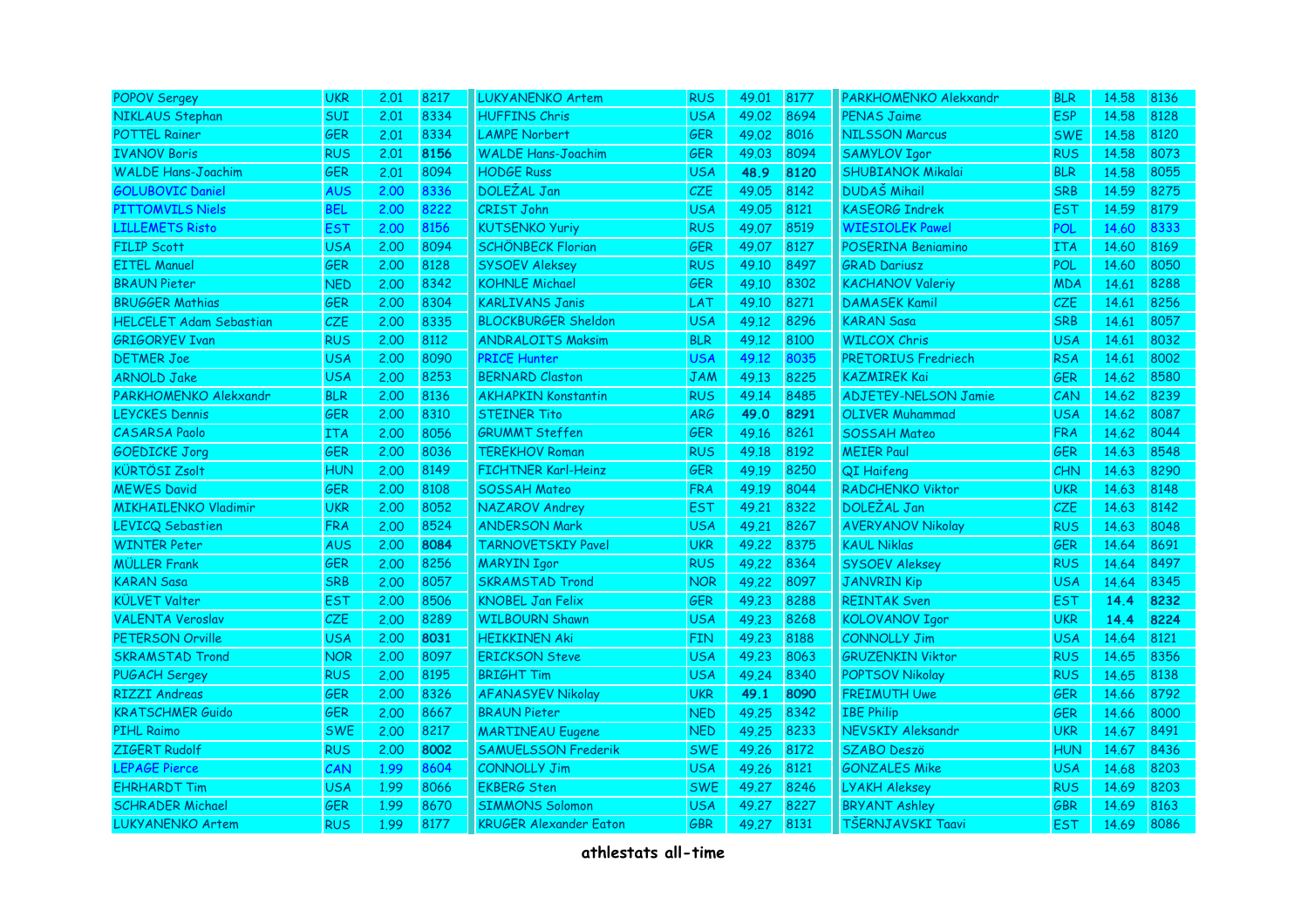| <b>HARDEE Trey</b>         | <b>USA</b> | 1.99 | 8790 | <b>ARNOLD Jake</b>             | <b>USA</b> | 49.29 | 8253 | <b>SMIRNOV Vitaliy</b>        | <b>UZB</b> | 14.69 | 8021 |
|----------------------------|------------|------|------|--------------------------------|------------|-------|------|-------------------------------|------------|-------|------|
| <b>RAJA Andres</b>         | <b>EST</b> | 1.99 | 8119 | <b>NOWAK Tim</b>               | <b>GER</b> | 49.29 | 8229 | <b>PAHAPILL Mikk</b>          | <b>EST</b> | 14.70 | 8398 |
| <b>MARTINEAU Eugene</b>    | <b>NED</b> | 1.99 | 8233 | <b>KUBISZEWSKI Marek</b>       | <b>POL</b> | 49.29 | 8105 | <b>BURRELL Alvaro</b>         | <b>ESP</b> | 14.70 | 8005 |
| <b>VASILYEV Arkady</b>     | <b>RUS</b> | 1.99 | 8179 | <b>HERNU Laurent</b>           | FRA        | 49.31 | 8280 | PETERSSON Jens                | <b>GER</b> | 14.71 | 8060 |
| RAHNU Kristjan             | <b>EST</b> | 1.99 | 8526 | OJANIEMI Jaakko                | <b>FIN</b> | 49.31 | 8192 | <b>DUDLEY Jason</b>           | <b>AUS</b> | 14.71 | 8001 |
| <b>MARCENY Lionel</b>      | <b>FRA</b> | 1.99 | 8094 | <b>SAYRE John</b>              | <b>USA</b> | 49.32 | 8076 | <b>NOWAK Tim</b>              | <b>GER</b> | 14.72 | 8229 |
| <b>NIKITIN Sergey</b>      | <b>RUS</b> | 1.99 | 8012 | <b>ZHUK Vitaliy</b>            | <b>BLR</b> | 49.33 | 8331 | <b>GRIGORYEV Ivan</b>         | <b>RUS</b> | 14.72 | 8112 |
| POSERINA Beniamino         | <b>ITA</b> | 1.99 | 8169 | <b>AMBROSCH Klaus</b>          | AUT        | 49.33 | 8122 | <b>GOEDICKE Jorg</b>          | <b>GER</b> | 14.72 | 8036 |
| <b>DAUTH Thorsten</b>      | <b>GER</b> | 1.99 | 8164 | TŠERNJAVSKI Taavi              | <b>EST</b> | 49.35 | 8086 | <b>HALAMODA Thomas</b>        | <b>GER</b> | 14.73 | 8057 |
| <b>BLONDEL Alain</b>       | <b>FRA</b> | 1.99 | 8453 | NIKLAUS André                  | <b>GER</b> | 49.40 | 8371 | <b>OTTE Martin</b>            | <b>GER</b> | 14.73 | 8048 |
| RADCHENKO Viktor           | <b>UKR</b> | 1.99 | 8148 | <b>SULLIVAN Shannon</b>        | <b>USA</b> | 49.41 | 8076 | SUNDELL Harri                 | <b>FIN</b> | 14.73 | 8001 |
| <b>SEMYONOV Oleg</b>       | <b>RUS</b> | 1.99 | 8007 | <b>ABELE Arthur</b>            | <b>GER</b> | 49.43 | 8605 | <b>SUKHOMAZOV Dmitriy</b>     | <b>BLR</b> | 14.5  | 8104 |
| <b>SULLIVAN Shannon</b>    | <b>USA</b> | 1.99 | 8076 | SÝKORA Jirí                    | <b>CZE</b> | 49.43 | 8122 | <b>WIBERG Nicklas</b>         | <b>SWE</b> | 14.75 | 8406 |
| <b>FICHTNER Karl-Heinz</b> | <b>GER</b> | 1.99 | 8250 | <b>OTTE Martin</b>             | <b>GER</b> | 49.44 | 8048 | <b>MOTTI William</b>          | <b>FRA</b> | 14.75 | 8306 |
| <b>GÄHWILER Beat</b>       | <b>SUI</b> | 1.99 | 8244 | <b>JUANTORENA Alberto</b>      | <b>CUB</b> | 49.3  | 8042 | <b>BROPHY Brian</b>           | <b>USA</b> | 14.75 | 8276 |
| <b>FOMOCHKIN Andrey</b>    | <b>BLR</b> | 1.99 | 8227 | PISMENNYI Aleksandr            | <b>UKR</b> | 49.3  | 8024 | OJANIEMI Jaakko               | <b>FIN</b> | 14.75 | 8192 |
| PETERSSON Jens             | <b>GER</b> | 1.99 | 8060 | <b>DIAMOND Alec</b>            | <b>AUS</b> | 49.44 | 8000 | <b>ERICKSON Steve</b>         | <b>USA</b> | 14.75 | 8063 |
| <b>SAYRE John</b>          | <b>USA</b> | 1.99 | 8076 | <b>HRABAN Roman</b>            | <b>CZE</b> | 49.45 | 8141 | <b>DROZDOV Aleksey</b>        | <b>RUS</b> | 14.76 | 8475 |
| <b>MULKEY Phil</b>         | <b>USA</b> | 1.99 | 8050 | <b>BOULINEAU Wilfrid</b>       | <b>FRA</b> | 49.46 | 8312 | <b>TEREKHOV Roman</b>         | <b>RUS</b> | 14.76 | 8192 |
| ROSENBERG Kristjan         | <b>EST</b> | 1.98 | 8298 | <b>ANDONOV Atanas</b>          | <b>BUL</b> | 49.47 | 8199 | <b>DEMMEL Norbert</b>         | <b>GER</b> | 14.76 | 8152 |
| <b>HUBERT Axel</b>         | <b>FRA</b> | 1.98 | 8260 | <b>WARKENTIN John</b>          | <b>USA</b> | 49.48 | 8003 | <b>NEWDICK Brent</b>          | <b>NZL</b> | 14.76 | 8114 |
| <b>NILSSON Marcus</b>      | <b>SWE</b> | 1.98 | 8120 | <b>PENALVER Antonio</b>        | <b>ESP</b> | 49.50 | 8478 | <b>SMITH Michael</b>          | CAN        | 14.77 | 8626 |
| <b>ABELE Arthur</b>        | <b>GER</b> | 1.98 | 8605 | <b>HELCELET Adam Sebastian</b> | CZE        | 49.50 | 8335 | <b>ZHUK Vitaliy</b>           | <b>BLR</b> | 14.77 | 8331 |
| <b>BEACH Curtis +</b>      | <b>USA</b> | 1.98 | 8081 | <b>VOS Ingmar</b>              | <b>NED</b> | 49.50 | 8224 | <b>KNOBEL Jan Felix</b>       | GER        | 14.77 | 8288 |
| QUÉRIN Gaël                | <b>FRA</b> | 1.98 | 8194 | <b>DUANY Raul</b>              | CUB        | 49.52 | 8252 | <b>KRUGER Alexander Eaton</b> | GBR        | 14.77 | 8131 |
| <b>VERETELNIKOV Oleg</b>   | <b>UZB</b> | 1.98 | 8278 | <b>STARK Siegfried</b>         | <b>GER</b> | 49.53 | 8534 | <b>VEITH Hunter</b>           | <b>USA</b> | 14.77 | 8046 |
| <b>ISEKENMEIER Klaus</b>   | <b>GER</b> | 1.98 | 8310 | <b>TILGA Karel</b>             | <b>EST</b> | 49.53 | 8484 | <b>HUBER Philipp</b>          | SUI        | 14.78 | 8153 |
| <b>PAJONK Dirk-Achim</b>   | <b>GER</b> | 1.98 | 8161 | van ALPHEN Hans                | <b>BEL</b> | 49.54 | 8519 | TABALA Aleksandr              | <b>RUS</b> | 14.78 | 8070 |
| <b>SZABO Deszö</b>         | <b>HUN</b> | 1.98 | 8436 | <b>POELMAN Simon</b>           | <b>NZL</b> | 49.54 | 8359 | <b>KEYS Dakotah</b>           | <b>USA</b> | 14.78 | 8068 |
| <b>STEEN Dave</b>          | CAN        | 1.98 | 8415 | <b>ZEILBAUER Josef</b>         | <b>AUT</b> | 49.4  | 8219 | <b>OBST Florian</b>           | <b>GER</b> | 14.78 | 8012 |
| GOODELL Bart               | <b>USA</b> | 1.98 | 8109 | <b>JENSEN Benjamin</b>         | <b>NOR</b> | 49.54 | 8160 | NIKLAUS Stephan               | <b>SUI</b> | 14.79 | 8334 |
| <b>LEROY Yves</b>          | <b>FRA</b> | 1.98 | 8144 | <b>SEMYONOV Oleg</b>           | <b>RUS</b> | 49.4  | 8007 | ROSENBERG Kristjan            | <b>EST</b> | 14.79 | 8298 |
| <b>ZHUK Vitaliy</b>        | <b>BLR</b> | 1.97 | 8331 | <b>GOODELL Bart</b>            | <b>USA</b> | 49.56 | 8109 | <b>SKOWRONEK Ryszard</b>      | <b>POL</b> | 14.79 | 8229 |
| <b>BRYANT Ashley</b>       | <b>GBR</b> | 1.97 | 8163 | <b>ÕIGLANE Janek</b>           | <b>EST</b> | 49.58 | 8371 | <b>TAAM Rik</b>               | <b>NED</b> | 14.79 | 8107 |
| <b>BEHRENBRUCH Pascal</b>  | <b>GER</b> | 1.97 | 8558 | <b>ARESHIN Aleksandr</b>       | <b>RUS</b> | 49.58 | 8187 | PREYSING André                | <b>GER</b> | 14.79 | 8017 |
| LOGVINENKO Mikhail         | <b>RUS</b> | 1.97 | 8004 | <b>IVANOV Dmitriy</b>          | <b>RUS</b> | 49.58 | 8065 | <b>EKBERG Sten</b>            | <b>SWE</b> | 14.80 | 8246 |
| <b>BERTOCCHI Massimo</b>   | CAN        | 1.97 | 8014 | XHONNEUX Frédéric              | <b>BEL</b> | 49.60 | 8142 | <b>ANIBAL Mario</b>           | <b>POR</b> | 14.80 | 8213 |
| <b>SMITH Maurice</b>       | <b>JAM</b> | 1.97 | 8644 | <b>LINDNER Wolfgang</b>        | <b>GER</b> | 49.60 | 8111 | <b>MIKHAN Eduard</b>          | <b>BLR</b> | 14.80 | 8152 |
| OJANIEMI Jaakko            | <b>FIN</b> | 1.97 | 8192 | <b>AVERBUKH Aleksandr</b>      | <b>RUS</b> | 49.60 | 8084 | <b>VIAL Pierre Alexandre</b>  | <b>FRA</b> | 14.80 | 8070 |
| <b>NOLAN Michael</b>       | CAN        | 1.97 | 8169 | <b>OLANDER Mikael</b>          | <b>SWE</b> | 49.61 | 8126 | <b>SCHLÄFLI Rolf</b>          | <b>SUI</b> | 14.80 | 8019 |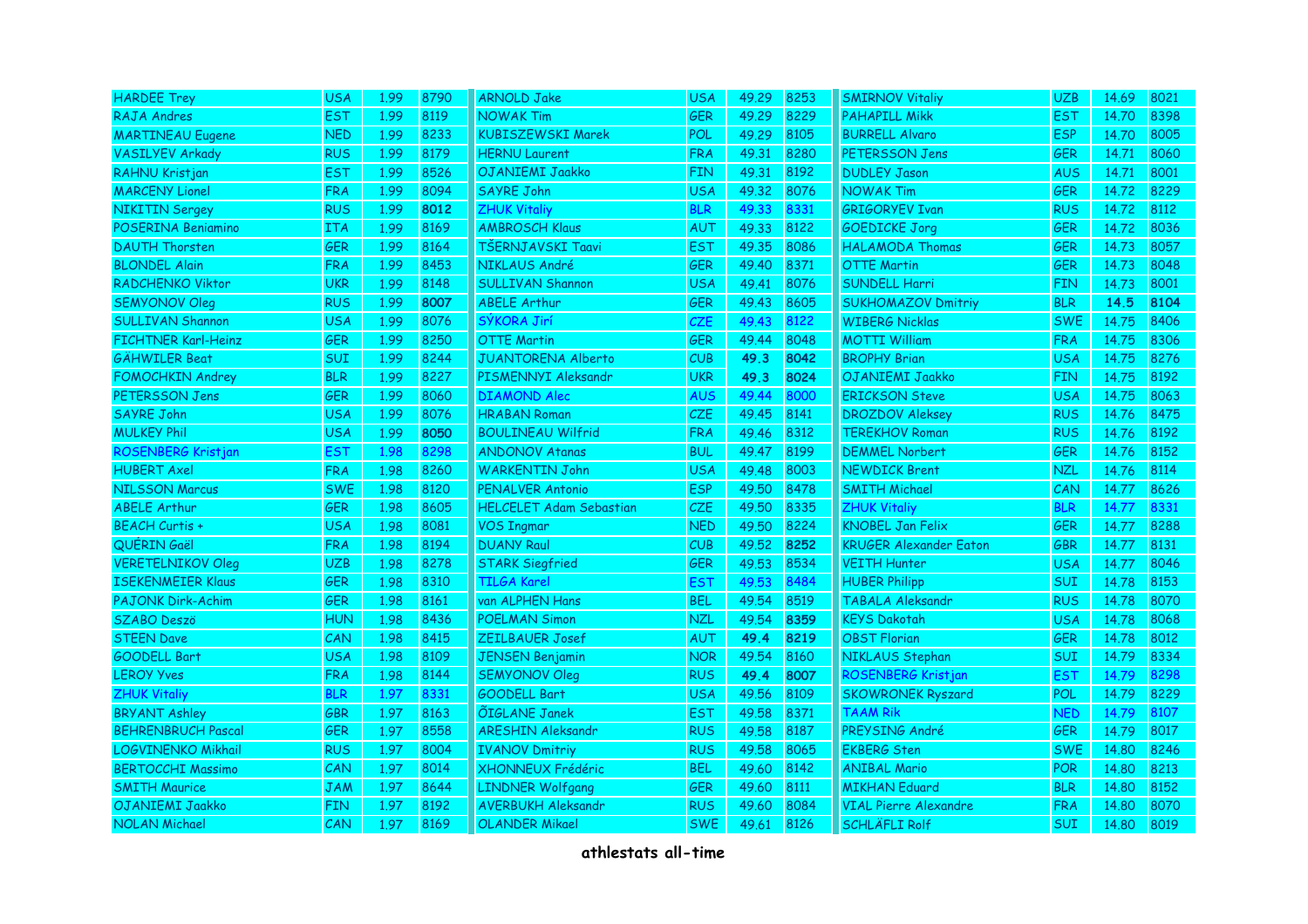| <b>JENSEN Benjamin</b>    | <b>NOR</b> | 1.97 | 8160 | <b>NEWDICK Brent</b>        | <b>NZL</b> | 49.61 | 8114 | <b>SULLIVAN Shannon</b>     | <b>USA</b> | 14,81 | 8076 |
|---------------------------|------------|------|------|-----------------------------|------------|-------|------|-----------------------------|------------|-------|------|
| <b>WARNERS Chiel</b>      | <b>NED</b> | 1.97 | 8363 | <b>LOPEZ Cédric</b>         | <b>FRA</b> | 49.64 | 8055 | <b>PRICE Hunter</b>         | <b>USA</b> | 14.81 | 8035 |
| <b>TEBBICH Thomas</b>     | <b>AUT</b> | 1.97 | 8039 | ZHDANOVICH Aleksandr        | <b>BLR</b> | 49.5  | 8036 | SOBOLEVSKIY Igor            | <b>UKR</b> | 14.82 | 8547 |
| <b>SMITH Michael</b>      | CAN        | 1.97 | 8626 | <b>KARAN Sasa</b>           | <b>SRB</b> | 49.65 | 8057 | <b>PUGACH Sergey</b>        | <b>RUS</b> | 14.82 | 8195 |
| <b>PIRINI Douglas</b>     | <b>NZL</b> | 1.97 | 8115 | <b>USHIRO Keisuke</b>       | <b>JPN</b> | 49.66 | 8308 | <b>VASHCHENKO Viktor</b>    | <b>RUS</b> | 14.82 | 8163 |
| <b>DAGARD Henrik</b>      | <b>SWE</b> | 1.97 | 8403 | <b>LILLEMETS Risto</b>      | EST        | 49.66 | 8156 | <b>OVSYANNIKOV Yevgeniy</b> | KAZ        | 14.82 | 8114 |
| <b>BURRELL Alvaro</b>     | <b>ESP</b> | 1.97 | 8005 | <b>HAMES Jagan</b>          | <b>AUS</b> | 49.67 | 8490 | <b>MEWES David</b>          | <b>GER</b> | 14.82 | 8108 |
| <b>SHIRLEY Simon</b>      | <b>AUS</b> | 1.97 | 8036 | <b>VALENTA Veroslav</b>     | CZE        | 49.67 | 8289 | <b>SAYRE John</b>           | <b>USA</b> | 14.82 | 8076 |
| <b>OLANDER Mikael</b>     | <b>SWE</b> | 1.97 | 8126 | <b>SCHMIDT Holger</b>       | <b>GER</b> | 49.67 | 8055 | <b>WIESE Ronald</b>         | <b>GER</b> | 14.82 | 8053 |
| <b>WOODING Jim</b>        | <b>USA</b> | 1.97 | 8054 | <b>WERTHNER Georg</b>       | AUT        | 49.68 | 8224 | <b>SVIRIDOV Sergey</b>      | <b>RUS</b> | 14.83 | 8365 |
| <b>RIECKE Hans-Ulrich</b> | <b>GER</b> | 1.97 | 8181 | <b>OVSYANNIKOV Yevgeniy</b> | <b>KAZ</b> | 49.68 | 8114 | <b>LONG Aric</b>            | <b>USA</b> | 14.83 | 8237 |
| <b>APAICHEV Aleksandr</b> | <b>UKR</b> | 1.97 | 8709 | <b>BRYANT Ashley</b>        | <b>GBR</b> | 49.69 | 8163 | <b>JENNER Bruce</b>         | <b>USA</b> | 14.84 | 8634 |
| <b>BURYAKOV Vladimir</b>  | <b>RUS</b> | 1.97 | 8082 | <b>ADJETEY-NELSON Jamie</b> | CAN        | 49.70 | 8239 | <b>MÜLLER Eckhart</b>       | <b>GER</b> | 14.84 | 8056 |
| <b>WIESIOLEK Pawel</b>    | POL        | 1.96 | 8333 | <b>GRIGORYEV Ivan</b>       | <b>RUS</b> | 49.70 | 8112 | LOPEZ Cédric                | <b>FRA</b> | 14.84 | 8055 |
| <b>DELGADO Joseph</b>     | USA        | 1.96 | 8161 | <b>TURI Indrek</b>          | <b>EST</b> | 49.72 | 8122 | <b>MULKEY Phil</b>          | <b>USA</b> | 14.6  | 8050 |
| <b>BALLENGEE Markus</b>   | <b>USA</b> | 1.96 | 8097 | <b>YURKOV Aleksandr</b>     | <b>UKR</b> | 49.74 | 8574 | ZHDANOVICH Aleksandr        | <b>BLR</b> | 14.6  | 8036 |
| TŠERNJAVSKI Taavi         | <b>EST</b> | 1.96 | 8086 | <b>KINDER Gary William</b>  | <b>USA</b> | 49.74 | 8293 | <b>SEMYONOV Oleg</b>        | <b>RUS</b> | 14.6  | 8007 |
| <b>NOWAK Tim</b>          | <b>GER</b> | 1.96 | 8229 | <b>DEGTYARYOV Grigoriy</b>  | <b>RUS</b> | 49.75 | 8698 | ZIGERT Rudolf               | <b>RUS</b> | 14.6  | 8002 |
| <b>WILLIAMS Devon</b>     | <b>USA</b> | 1.96 | 8345 | <b>KHARLAMOV Vasiliy</b>    | <b>RUS</b> | 49.76 | 8166 | <b>McMULLEN Philip</b>      | <b>USA</b> | 14.85 | 8285 |
| PRETORIUS Fredriech       | <b>RSA</b> | 1.96 | 8002 | <b>SCHWARZL Roland</b>      | <b>AUT</b> | 49.76 | 8102 | <b>HELTNE Runar</b>         | <b>NOR</b> | 14.85 | 8048 |
| <b>DUDAŠ Mihail</b>       | <b>SRB</b> | 1.96 | 8275 | <b>MUDERS Wolfgang</b>      | <b>GER</b> | 49.76 | 8065 | <b>STARK Siegfried</b>      | GER        | 14.86 | 8534 |
| <b>ADDY Jangy</b>         | <b>LBR</b> | 1.96 | 8025 | <b>ROE Martin</b>           | <b>NOR</b> | 49.78 | 8228 | <b>TARNOVETSKIY Pavel</b>   | <b>UKR</b> | 14.86 | 8375 |
| <b>IVANOV Dmitriy</b>     | RUS        | 1.96 | 8065 | <b>HOCK Johannes</b>        | <b>GER</b> | 49.80 | 8293 | <b>HOCK Johannes</b>        | GER        | 14.86 | 8293 |
| <b>JANVRIN Kip</b>        | <b>USA</b> | 1.96 | 8345 | <b>HALAMODA Thomas</b>      | <b>GER</b> | 49.80 | 8057 | <b>KARLIVANS Janis</b>      | LAT        | 14.86 | 8271 |
| <b>STEELE Darrin</b>      | <b>USA</b> | 1.96 | 8129 | <b>MUZZIO Robert</b>        | <b>USA</b> | 49.82 | 8237 | <b>NOLAN Michael</b>        | CAN        | 14.86 | 8169 |
| <b>KELLERMAYER Gernot</b> | AUT        | 1.96 | 8320 | <b>TEBBICH Thomas</b>       | <b>AUT</b> | 49.82 | 8039 | <b>GEFFROUAIS Florian</b>   | <b>FRA</b> | 14.86 | 8164 |
| <b>DEMMEL Norbert</b>     | <b>GER</b> | 1.96 | 8152 | <b>MACZEY Mike</b>          | <b>GER</b> | 49.83 | 8461 | ZSIVÓCZKY Attila            | <b>HUN</b> | 14.87 | 8554 |
| <b>TEREKHOV Roman</b>     | <b>RUS</b> | 1.96 | 8192 | SZABÓ Attila                | <b>HUN</b> | 49.83 | 8003 | <b>TONNESEN Pau</b>         | <b>ESP</b> | 14.87 | 8247 |
| <b>ERICKSON Steve</b>     | <b>USA</b> | 1.96 | 8063 | <b>SUNDELL Harri</b>        | <b>FIN</b> | 49.85 | 8001 | <b>WALDE Hans-Joachim</b>   | <b>GER</b> | 14,87 | 8094 |
| <b>SONNENBURG Rainer</b>  | <b>GER</b> | 1.96 | 8079 | <b>NOLAN Michael</b>        | CAN        | 49.86 | 8169 | <b>STROOT Eberhard</b>      | <b>GER</b> | 14.87 | 8076 |
| <b>MEHL Fritz</b>         | <b>GER</b> | 1.96 | 8000 | <b>LAUKHIN Fedor</b>        | <b>UKR</b> | 49.86 | 8073 | <b>GUGLER Christian</b>     | <b>SUI</b> | 14.87 | 8046 |
| <b>KHARLAMOV Vasiliy</b>  | <b>RUS</b> | 1.95 | 8166 | KORKIZOGLOU Prodromos       | <b>GRE</b> | 49.86 | 8069 | SZABÓ Attila                | <b>HUN</b> | 14.87 | 8003 |
| <b>MIKHAN Eduard</b>      | <b>BLR</b> | 1.95 | 8152 | <b>DUDLEY Jason</b>         | <b>AUS</b> | 49.86 | 8001 | <b>HEIKKINEN Aki</b>        | <b>FIN</b> | 14.88 | 8188 |
| <b>CLEVE Moritz</b>       | <b>GER</b> | 1.95 | 8004 | <b>HECHLER Simon</b>        | <b>GER</b> | 49.89 | 8058 | <b>GADO Ruben</b>           | <b>FRA</b> | 14.88 | 8126 |
| <b>HELTNE Runar</b>       | <b>NOR</b> | 1.95 | 8048 | <b>GONZALES Mike</b>        | <b>USA</b> | 49.91 | 8203 | <b>PODMARYOV Vadim</b>      | <b>UZB</b> | 14.89 | 8366 |
| <b>XHONNEUX Frédéric</b>  | <b>BEL</b> | 1.95 | 8142 | <b>GUGLER Christian</b>     | <b>SUI</b> | 49.91 | 8046 | <b>WERTHNER Georg</b>       | <b>AUT</b> | 14.89 | 8224 |
| <b>WILBOURN Shawn</b>     | <b>USA</b> | 1.95 | 8268 | <b>TISHCHENKO Nikolay</b>   | <b>RUS</b> | 49.91 | 8043 | <b>FILIP Scott</b>          | <b>USA</b> | 14.89 | 8094 |
| <b>DOST Marcel</b>        | <b>NED</b> | 1.95 | 8111 | <b>PITTOMVILS Niels</b>     | <b>BEL</b> | 49.94 | 8222 | <b>LAMPE Norbert</b>        | <b>GER</b> | 14.89 | 8016 |
| <b>GARTUNG Viktor</b>     | <b>BLR</b> | 1.95 | 8003 | <b>HELWICK Chris</b>        | <b>USA</b> | 49.94 | 8143 | <b>USHIRO Keisuke</b>       | <b>JPN</b> | 14.90 | 8308 |
| <b>WARKENTIN John</b>     | <b>USA</b> | 1.95 | 8003 | <b>LONG Aric</b>            | <b>USA</b> | 49.95 | 8237 | <b>MEHL Fritz</b>           | <b>GER</b> | 14.90 | 8000 |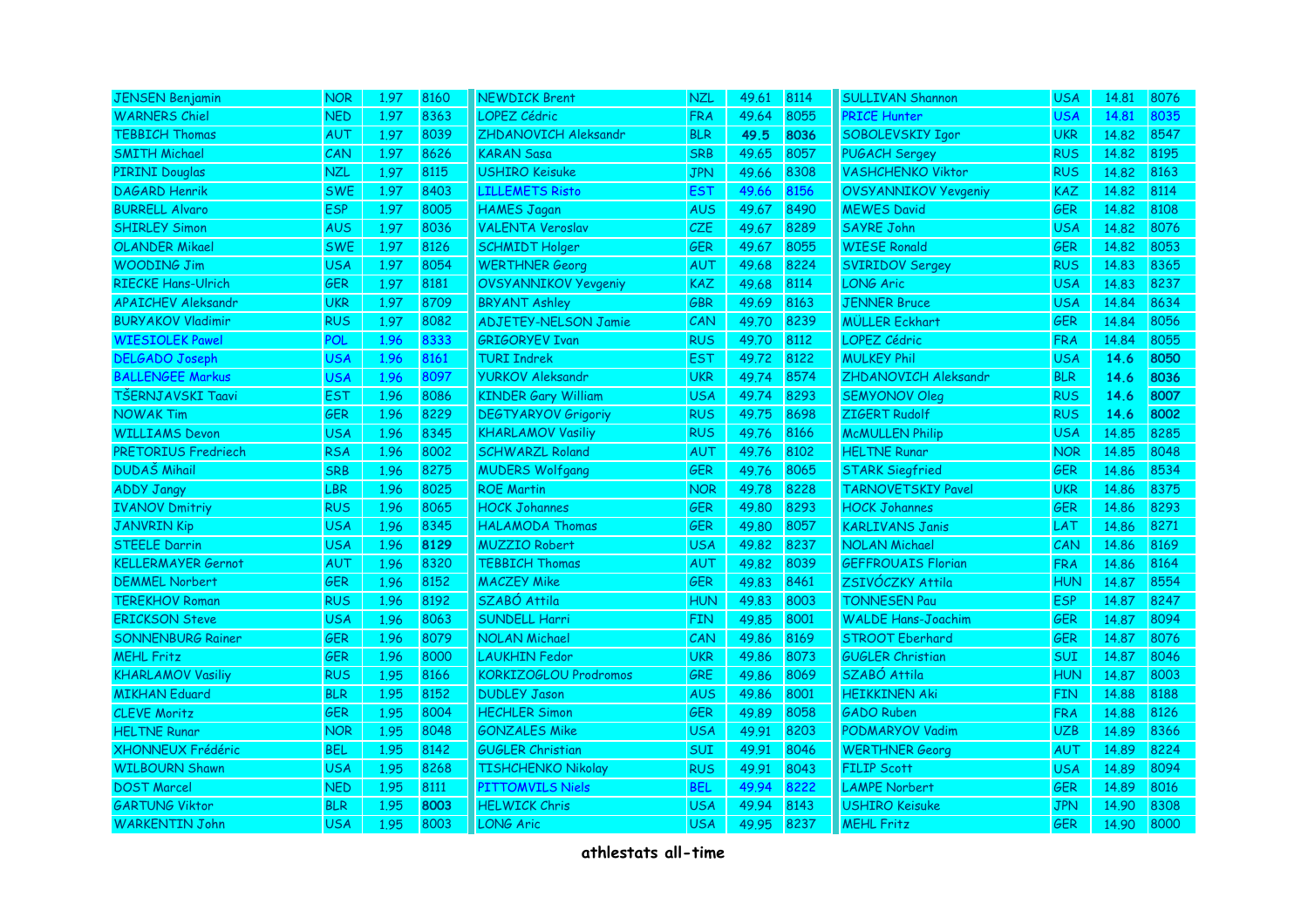| <b>STROOT Eberhard</b>        | <b>GER</b> | 1.95 | 8076 | <b>ROSENDAAL Jack</b>        | <b>NED</b> | 49.95 | 8177 | <b>RIZZI Andreas</b>         | <b>GER</b> | 14.91 | 8326 |
|-------------------------------|------------|------|------|------------------------------|------------|-------|------|------------------------------|------------|-------|------|
| <b>SKOWRONEK Ryszard</b>      | POL        | 1.95 | 8229 | <b>AUZEIL Bastien</b>        | <b>FRA</b> | 49.97 | 8191 | <b>FELIX Kurt</b>            | <b>GRN</b> | 14.92 | 8509 |
| <b>SIMMONS Solomon</b>        | <b>USA</b> | 1.94 | 8227 | <b>HUFF Derek</b>            | <b>USA</b> | 49.97 | 8126 | CRIST John                   | <b>USA</b> | 14.92 | 8121 |
| <b>DISTELBERGER Dominik</b>   | AUT        | 1.94 | 8175 | <b>PREY Matthias</b>         | GER        | 49.98 | 8215 | <b>LAHTI Johannes</b>        | <b>FIN</b> | 14.92 | 8090 |
| <b>HOCK Johannes</b>          | <b>GER</b> | 1.94 | 8293 | PRETORIUS Fredriech          | <b>RSA</b> | 49.98 | 8002 | <b>DETMER Joe</b>            | <b>USA</b> | 14.92 | 8090 |
| <b>SVIRIDOV Sergey</b>        | <b>RUS</b> | 1.94 | 8365 | <b>DROZDOV Aleksey</b>       | <b>RUS</b> | 50.00 | 8475 | <b>PIZIKS Rojs</b>           | LAT        | 14.92 | 8045 |
| <b>KNOBEL Jan Felix</b>       | <b>GER</b> | 1.94 | 8288 | PODMARYOV Vadim              | <b>UZB</b> | 50.00 | 8366 | <b>HART Bevan</b>            | <b>USA</b> | 14.92 | 8002 |
| <b>NEWDICK Brent</b>          | <b>NZL</b> | 1.94 | 8114 | <b>SONNENBURG Rainer</b>     | <b>GER</b> | 50.00 | 8079 | <b>ANDREYEV Pavel</b>        | <b>UZB</b> | 14.93 | 8036 |
| <b>DHOUIBI Hamdi</b>          | <b>TUN</b> | 1.94 | 8023 | <b>KEYS Dakotah</b>          | <b>USA</b> | 50.00 | 8068 | <b>KUTSENKO Yuriy</b>        | <b>RUS</b> | 14.94 | 8519 |
| <b>SCHWARZL Roland</b>        | <b>AUT</b> | 1.94 | 8102 | <b>VASILYEV Arkady</b>       | <b>RUS</b> | 50.02 | 8179 | <b>DIXON</b> Fred            | <b>USA</b> | 14.94 | 8397 |
| <b>TISHCHENKO Nikolay</b>     | <b>RUS</b> | 1.94 | 8043 | <b>BALLENGEE Markus</b>      | <b>USA</b> | 50.02 | 8097 | <b>NIKITIN Sergey</b>        | <b>RUS</b> | 14.7  | 8012 |
| <b>AMBROSCH Klaus</b>         | AUT        | 1.94 | 8122 | <b>SCHUFFENHAUER William</b> | <b>USA</b> | 50.03 | 8108 | <b>STEEN Dave</b>            | CAN        | 14.95 | 8415 |
| <b>MUZZIO Robert</b>          | <b>USA</b> | 1.94 | 8237 | <b>KOLOVANOV Igor</b>        | <b>UKR</b> | 49.9  | 8224 | <b>KINDER Gary William</b>   | <b>USA</b> | 14.95 | 8293 |
| PARAKHOVSKIY Nikolay          | <b>BLR</b> | 1.94 | 8184 | <b>SUKHOMAZOV Dmitriy</b>    | <b>BLR</b> | 49.9  | 8104 | <b>KHARLAMOV Vasiliy</b>     | <b>RUS</b> | 14.95 | 8166 |
| PISMENNYI Aleksandr           | <b>UKR</b> | 1.94 | 8024 | <b>GRUZENKIN Viktor</b>      | <b>RUS</b> | 50.06 | 8356 | PETER Herbert S              | <b>GER</b> | 14.95 | 8111 |
| <b>SCHMIDT Holger</b>         | <b>GER</b> | 1.94 | 8055 | <b>RADCHENKO Viktor</b>      | <b>UKR</b> | 50.06 | 8148 | <b>SCHAUERHAMMER Dietmar</b> | <b>GER</b> | 14.95 | 8054 |
| <b>WILLIAMS Harrison</b>      | <b>USA</b> | 1.93 | 8439 | <b>AVERYANOV Nikolay</b>     | <b>RUS</b> | 50.10 | 8048 | <b>DELGADO Joseph</b>        | <b>USA</b> | 14.96 | 8161 |
| <b>GEFFROUAIS Florian</b>     | <b>FRA</b> | 1.93 | 8164 | <b>LUDWIG Dariusz</b>        | POL        | 50.11 | 8204 | PALLES Lee <sup>*</sup>      | <b>USA</b> | 14.96 | 8119 |
| <b>SMITH Chad</b>             | <b>USA</b> | 1.93 | 8133 | <b>FRITZ Steve</b>           | <b>USA</b> | 50.13 | 8644 | SHTEPA Aleksandr             | <b>RUS</b> | 14.96 | 8007 |
| <b>VIAL Pierre Alexandre</b>  | <b>FRA</b> | 1.93 | 8070 | <b>LEVICQ Sebastien</b>      | <b>FRA</b> | 50.13 | 8524 | <b>VERETELNIKOV Oleg</b>     | <b>UZB</b> | 14.97 | 8278 |
| <b>SATEGNA Mario</b>          | <b>USA</b> | 1.93 | 8172 | <b>MEDVED Mikhail</b>        | <b>UKR</b> | 50.13 | 8330 | <b>TEBBICH Thomas</b>        | <b>AUT</b> | 14.97 | 8039 |
| <b>MUNKACSI Sandor</b>        | <b>HUN</b> | 1.93 | 8071 | <b>ANDREYEV Leonid</b>       | <b>UZB</b> | 50.13 | 8250 | <b>WARKENTIN John</b>        | <b>USA</b> | 14.97 | 8003 |
| <b>LAMPE Norbert</b>          | GER        | 1.93 | 8016 | POGORELOV Aleksandr x        | <b>RUS</b> | 50.16 | 8429 | <b>RAMOS Mike</b>            | <b>USA</b> | 14.98 | 8322 |
| <b>GAZYURA Anatoliy</b>       | <b>UKR</b> | 1.93 | 8245 | <b>RAMOS Mike</b>            | <b>USA</b> | 50.16 | 8322 | <b>PUPCHONOK Igor</b>        | <b>KAZ</b> | 14.98 | 8022 |
| <b>FAHNER Thomas</b>          | <b>GER</b> | 1.93 | 8362 | <b>ROLNIN Basile</b>         | <b>FRA</b> | 50.19 | 8205 | <b>SCHUFFENHAUER William</b> | <b>USA</b> | 14.99 | 8108 |
| <b>KASEARU Margus</b>         | <b>EST</b> | 1.93 | 8077 | <b>KESKITALO Petri</b>       | <b>FIN</b> | 50.26 | 8318 | <b>BURYAKOV Vladimir</b>     | <b>RUS</b> | 15.00 | 8082 |
| <b>TOOMEY William</b>         | <b>USA</b> | 1.93 | 8310 | <b>CASARSA Paolo</b>         | <b>ITA</b> | 50.28 | 8056 | LESNIEWICZ Janusz            | <b>POL</b> | 15.01 | 8019 |
| <b>TAAM Rik</b>               | <b>NFD</b> | 1.92 | 8107 | van der PLAETSEN Thomas      | <b>BEL</b> | 50.29 | 8430 | <b>RIECKE Hans-Ulrich</b>    | <b>GER</b> | 15.02 | 8181 |
| <b>ROE Martin</b>             | <b>NOR</b> | 1.92 | 8228 | <b>POPOV Sergey</b>          | <b>UKR</b> | 50.30 | 8217 | FICHTNER Karl-Heinz          | <b>GER</b> | 15.03 | 8250 |
| de ARAÚJO Luiz Alberto        | <b>BRA</b> | 1.92 | 8315 | <b>HÖIBY Trond</b>           | <b>NOR</b> | 50.31 | 8085 | <b>BOURGUIGNON Rudy</b>      | <b>FRA</b> | 15.03 | 8025 |
| SZABÓ Attila                  | <b>HUN</b> | 1.92 | 8003 | <b>BOURGUIGNON Rudy</b>      | <b>FRA</b> | 50.31 | 8025 | <b>GÜNTHER Rene</b>          | <b>GER</b> | 15.03 | 8023 |
| <b>HECHLER Simon</b>          | <b>GER</b> | 1.92 | 8058 | PARKHOMENKO Alekxandr        | <b>BLR</b> | 50.33 | 8136 | <b>DIAMOND Alec</b>          | <b>AUS</b> | 15.03 | 8000 |
| <b>MINAH Jacob</b>            | <b>GER</b> | 1.92 | 8099 | <b>REINTAK Sven</b>          | <b>EST</b> | 50.2  | 8232 | <b>ZIEMEK Zachery</b>        | <b>USA</b> | 15.04 | 8471 |
| <b>BENET Francisco Javier</b> | <b>ESP</b> | 1.92 | 8526 | <b>IVANOV Boris</b>          | <b>RUS</b> | 50.2  | 8156 | <b>BENDLIN Kurt</b>          | <b>GER</b> | 14.8  | 8235 |
| <b>HEDMARK Lennart</b>        | <b>SWE</b> | 1.92 | 8163 | PUPCHONOK Igor               | <b>KAZ</b> | 50.35 | 8022 | <b>LEROY Yves</b>            | <b>FRA</b> | 15.04 | 8144 |
| <b>YANG Chuan-kwang</b>       | <b>TPE</b> | 1.92 | 8010 | <b>VASHCHENKO Viktor</b>     | <b>RUS</b> | 50.36 | 8163 | <b>HRABAN Roman</b>          | <b>CZE</b> | 15.04 | 8141 |
| <b>GADO Ruben</b>             | <b>FRA</b> | 1.91 | 8126 | <b>ANDREYEV Pavel</b>        | <b>UZB</b> | 50.38 | 8036 | <b>DUDAKOV Yevgeniy</b>      | <b>RUS</b> | 14.8  | 8069 |
| SINTNICOLAAS Eelco            | <b>NED</b> | 1.91 | 8539 | <b>MEWES David</b>           | <b>GER</b> | 50.39 | 8108 | JUANTORENA Alberto           | CUB        | 14.8  | 8042 |
| <b>RIETVELD Pelle</b>         | <b>NED</b> | 1.91 | 8204 | <b>GARLAND Kyle</b>          | <b>USA</b> | 50.40 | 8196 | PISMENNYI Aleksandr          | <b>UKR</b> | 14.8  | 8024 |
| <b>AWDE Daniel</b>            | <b>GBR</b> | 1.91 | 8102 | <b>EL FASSI Nadir</b>        | <b>FRA</b> | 50.43 | 8110 | <b>SATEGNA Mario</b>         | <b>USA</b> | 15.05 | 8172 |